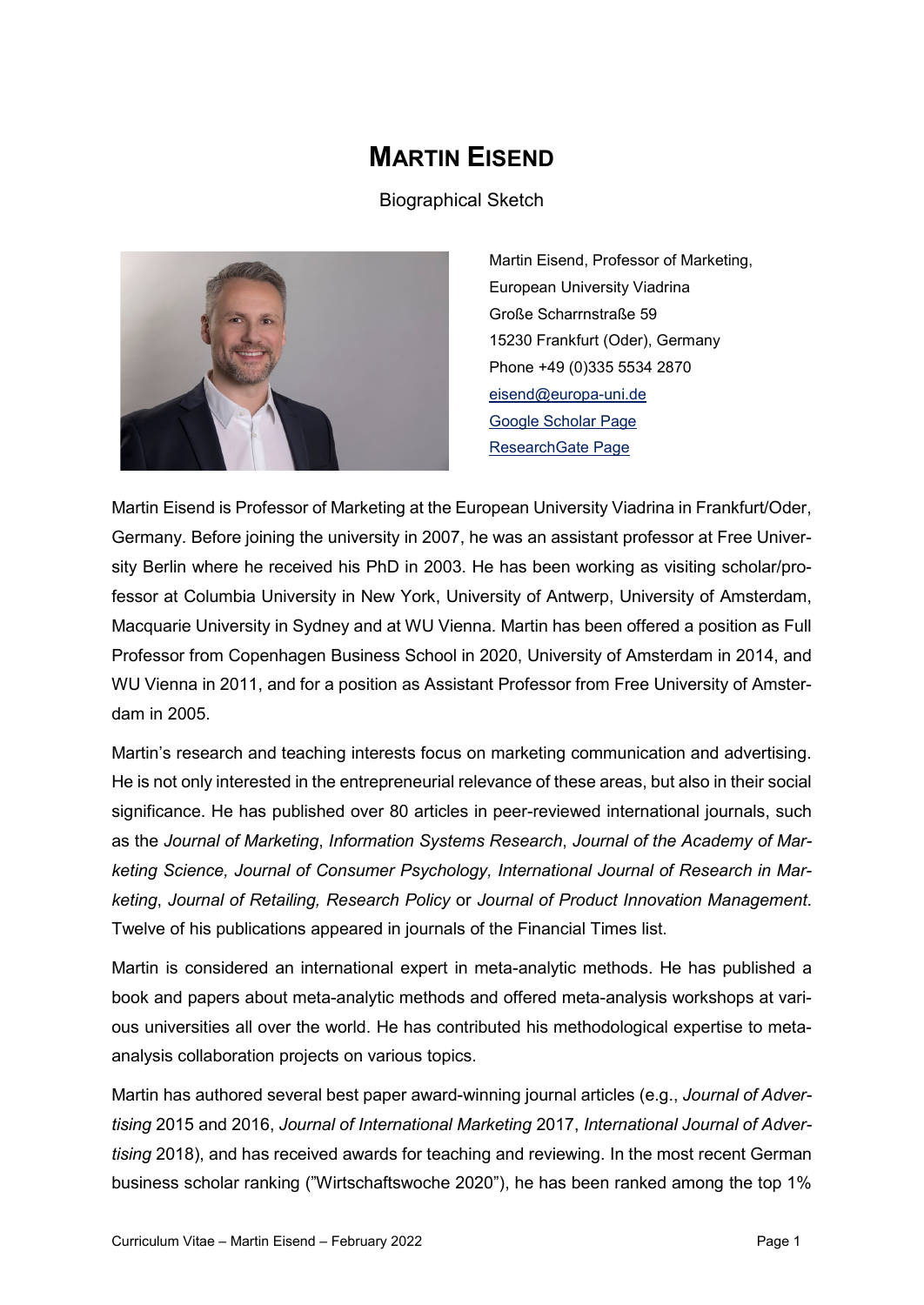of more than 3,000 business researchers in and from German speaking countries for both his current research performance and for his lifetime research achievements. In a recent international study, he was ranked among the 2% top scientists worldwide and ranked 184<sup>th</sup> worldwide and 5<sup>th</sup> in Germany in the field of Marketing (Ioannidis et al. (2020) in *PLOS Biol*,). A recent bibliometric analysis of the *Journal of Business Research* (Ford et al. 2021) counted him amongst the five most productive advertising researchers worldwide.

Martin has acquired several major research grants, with the total sum of grants with multiple applicants amounting to more than 5 Mio. Euro in addition to the total sum of ca. 1. Mio Euro for grants acquired as single applicant.

Martin serves on the editorial review boards of all major advertising and marketing communication journals and is an Associate Editor of the *International Journal of Advertising*. In 2017, he founded and currently serves as the director of the *Center of Market Communications.* He was the president of the *European Advertising Academy (EAA)* from 2018 to 2021*.* He has been elected as Vice President of the *American Advertising Academy (AAA)* for 2022. Currently, he is the European University Viadrina's Vice-President for Research, Young Scientists, Entrepreneurship and Transfer.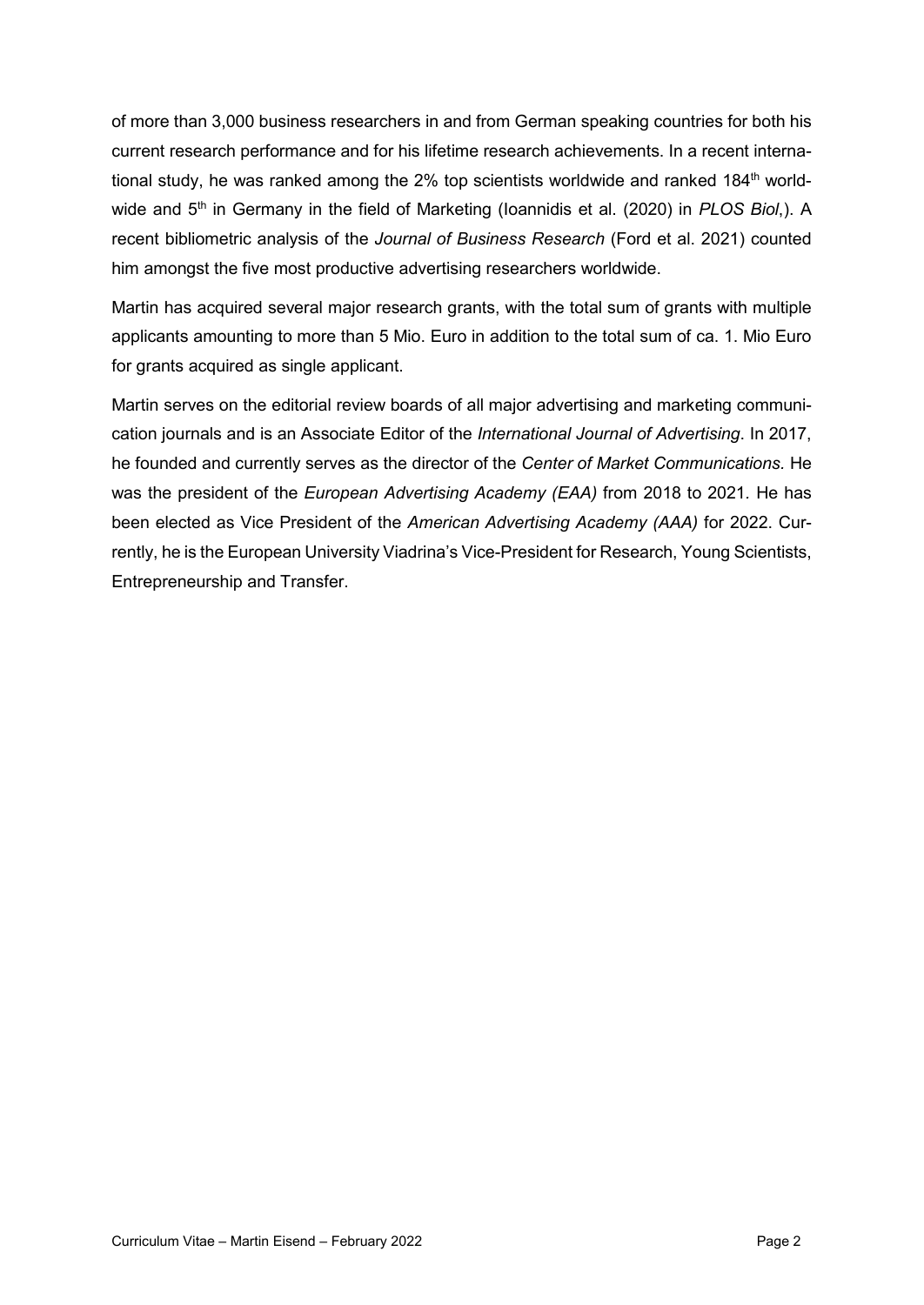# Overview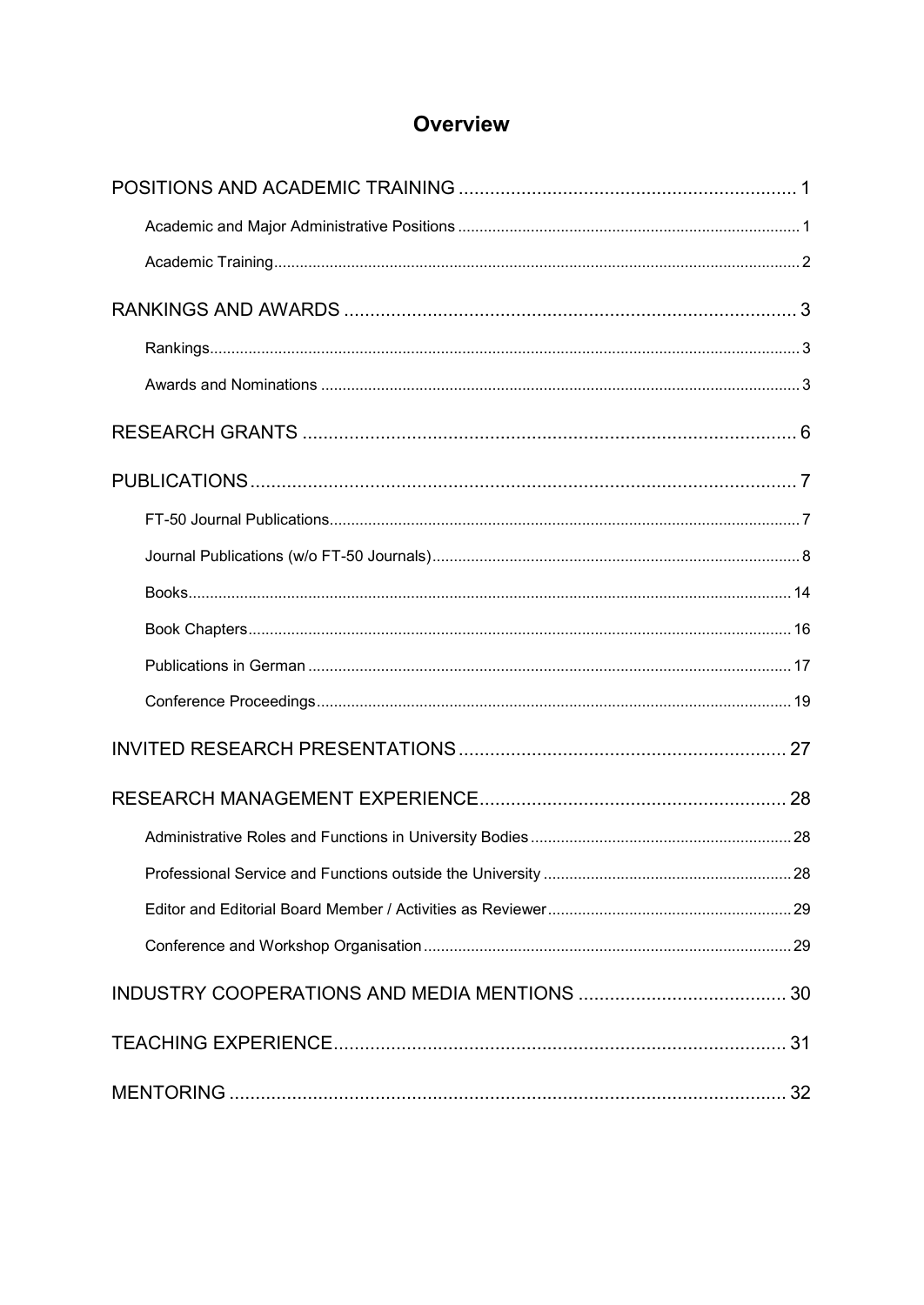## **Martin Eisend**

European University Viadrina Große Scharrnstraße 59, 15230 Frankfurt (Oder), Germany Phone +49 (0)335 5534 2870 E-mail: eisend@europa-uni.de

## **POSITIONS AND ACADEMIC TRAINING**

#### <span id="page-3-1"></span><span id="page-3-0"></span>**Academic and Major Administrative Positions**

| $3/2022 - present$  | Vice-President of the American Advertising Academy           |
|---------------------|--------------------------------------------------------------|
| $10/2019$ – present | Vice-President for Research, Young Scientists, and           |
|                     | Knowledge Transfer, European University Viadrina, Frankfurt  |
|                     | (Oder) Germany                                               |
| $6/2018 - 6/2021$   | President of the European Advertising Academy                |
| $2017 - present$    | Director of the "Center of Market Communications"            |
| $4/2012 - 4/2018$   | Study Dean of the Faculty of Business and Economics, Eu-     |
|                     | ropean University Viadrina, Frankfurt (Oder), Germany        |
| $10/2007$ – present | Professor of Marketing, European University                  |
|                     | Viadrina, Frankfurt (Oder), Germany                          |
| 6/2016              | Visiting Professor at WU Vienna, Austria                     |
| 2/2016              | Visiting Professor at Macquarie University Sydney, Australia |
| $11/2015 - 12/2015$ | Visiting Professor at ASCOR, University of Amsterdam,        |
|                     | <b>Netherlands</b>                                           |
| $10/2010 - 3/2011$  | Visiting Researcher at the University of Antwerp, Belgium    |
| $10/2006 - 3/2007$  | Visiting Scholar at Columbia-University, New York            |
| $10/2004 - 9/2007$  | Assistant Professor of Marketing/Market Communication,       |
|                     | <b>Free University Berlin</b>                                |

Offers for a position as Full Professor from Copenhagen Business School (2020), University of Amsterdam (2014), and WU Vienna (2011), and for a position as Assistant Professor from Free University of Amsterdam (2005), all declined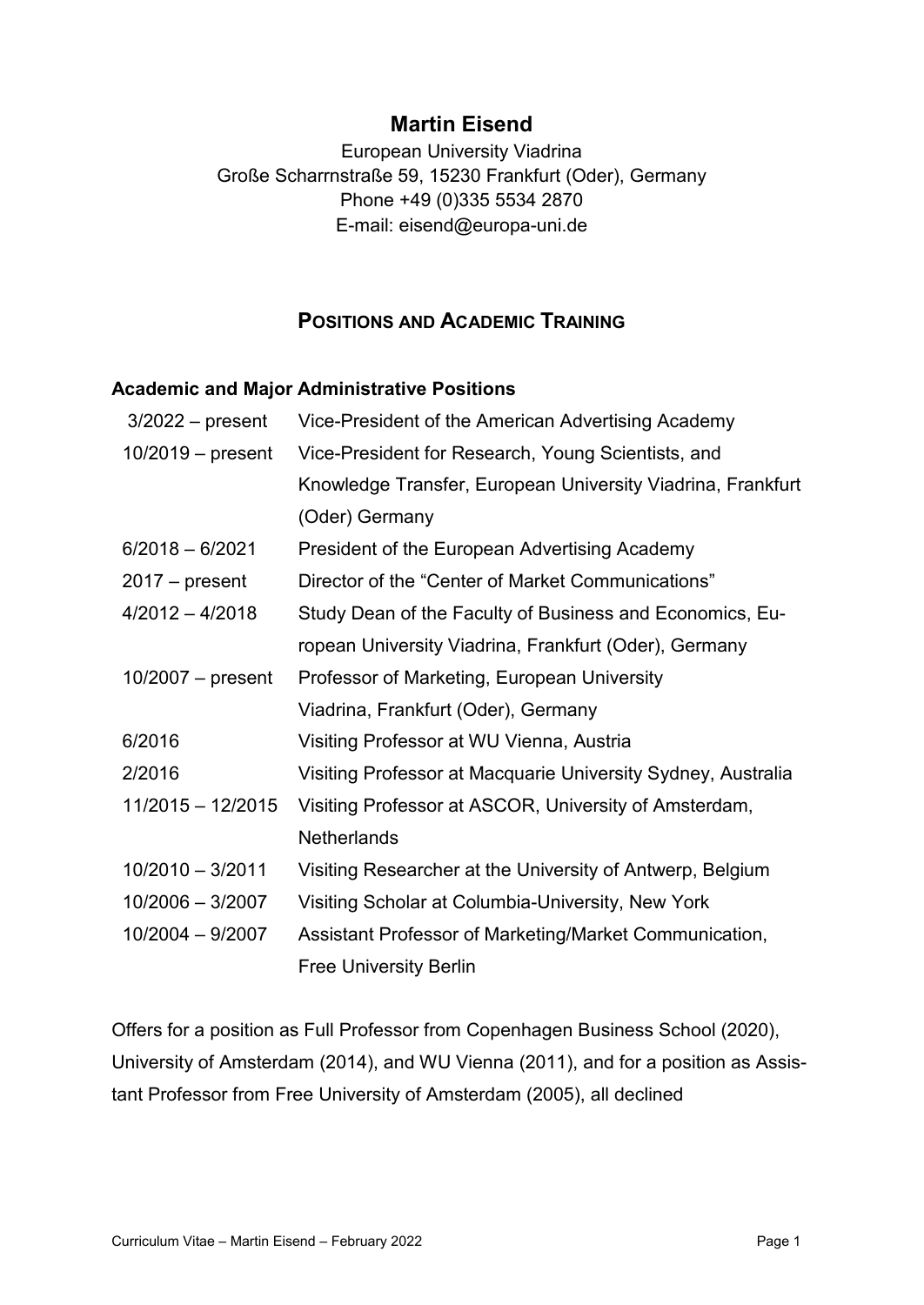# <span id="page-4-0"></span>**Academic Training**

<span id="page-4-1"></span>

| 6/2003 | Ph.D., Marketing, Free University Berlin                  |
|--------|-----------------------------------------------------------|
| 3/2000 | M.A. (Magister Artium), Media and Communication Studies   |
|        | (First Major) and Business Administration (Second Major), |
|        | <b>Free University Berlin</b>                             |
| 3/1999 | Prediploma, Business Administration/Economics, University |
|        | Hagen, Germany                                            |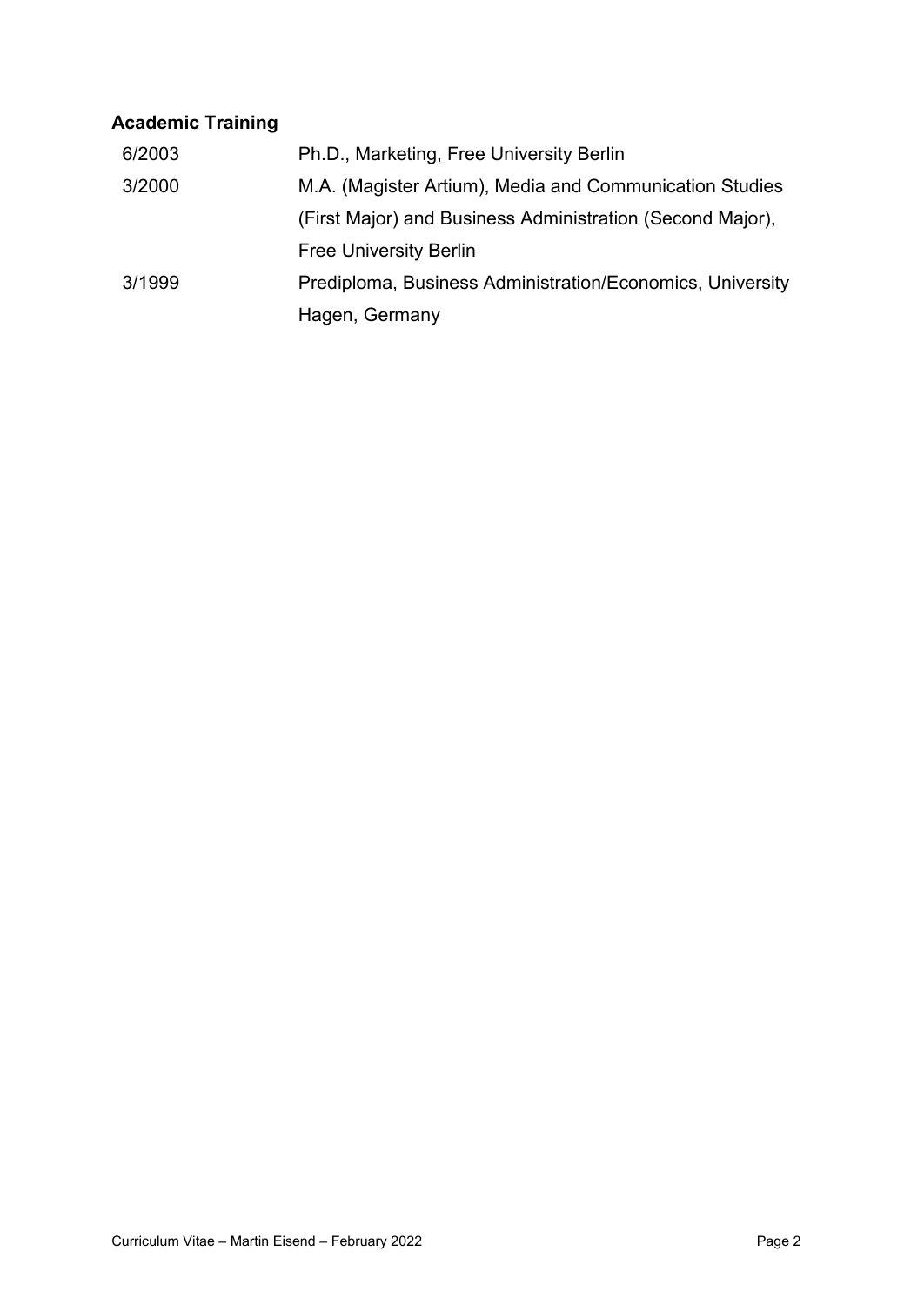## **RANKINGS AND AWARDS**

## <span id="page-5-0"></span>**Rankings**

- 2021: Ranked as one of the five most productive advertising researchers worldwide (Ford et al. 2021 in *Journal of Business Research*, 136, 137-163).
- 2020: Ranked among the top 1% business researchers in and from German speaking countries (more than 3,000 researchers) in Wirtschaftswoche-Ranking: ranked 13th for current research achievements (based on publications in peer-reviewed journals between 2016 and 2020) and 19th for his lifetime research achievements.
- 2019: Ranked among the 2% top scientists worldwide and ranked 184<sup>th</sup> worldwide and 5th in Germany in the field of Marketing (Ioannidis et al. (2019) in *PLOS Biol*, 17 (8), e3000384 and Ioannidis et al. (2020) in *PLOS Biol*, 18 (10), e3000918)
- 2019: Ranked  $8<sup>th</sup>$  in Wirtschaftswoche-Ranking (ranking of ca. 3,000 business researchers in German speaking countries, based on publications in peer-reviewed journals between 2014 and 2018)
- 2014: Ranked 14<sup>th</sup> in Handelsblatt-Ranking (ranking of ca. 3,000 business researchers in German speaking countries, based on publications in peer-reviewed journals between 2010 and 2014)
- 2012: Ranked  $25<sup>th</sup>$  in Handelsblatt-Ranking (ranking of ca. 3,000 business researchers in German speaking countries, based on publications in peer-reviewed journals between 2008 and 2012)
- 2009: Ranked 34<sup>th</sup> in Handelsblatt-Ranking (ranking of ca. 2,000 business researchers in German speaking countries, based on publications in peer-reviewed journals between 2005 and 2009)

## <span id="page-5-1"></span>**Awards and Nominations**

- 2021: Best Reviewer Award, *Journal of Advertising Research*
- 2020: Runner-up Best Paper *Journal of Advertising*: "Meta-Analysis of the Effects of Disclosing Sponsored Content" by Martin Eisend, Eva Van Reijmersdal, Sophie Boerman, and Farid Tarrahi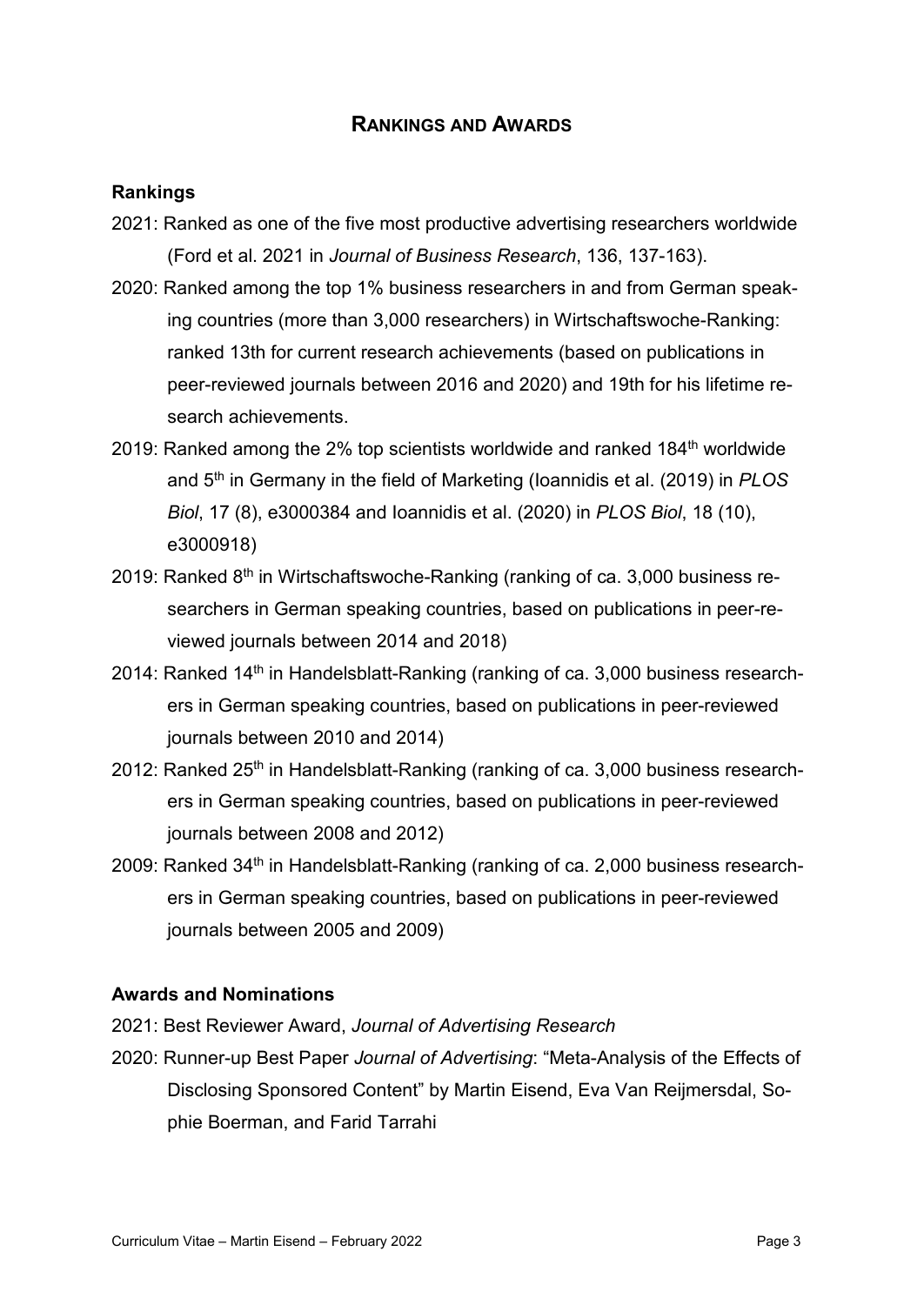- 2020: John E. Hunter Meta-Analysis Award (International Communication Association): "A Meta-analysis into Multiscreening and Advertising Effectiveness: Direct Effects, Moderators, and Underlying Mechanisms" by Claire Segijn and Martin Eisend
- 2019: Finalist Best Paper *Journal of Advertising*: "Consumer Responses to Homosexual Imagery in Advertising: A Meta-Analysis" by Martin Eisend and Erik **Hermann**
- 2019: Best Paper *International Journal of Advertising*: "How Consumers' Values Influence Responses to Male and Female Gender Role Stereotyping in Advertising" by Sarah De Meulenaer, Nathalie Dens, Patrick de Pelsmacker, and Martin Eisend
- 2019: Runner-up Best Paper*Journal of Advertising Research*: "Single versus Multiple Measurement of Attitudes: A Meta-Analysis of Advertising Studies Validates the Single-Item Measure Approach" by Lawrence Ang and Martin Eisend
- 2018: Best Marketing Research Article Award of the Spanisch Association of Academic and Professional Marketing (AEMARK): "Who Buys Counterfeit Luxury Brands? A Meta-Analytic Synthesis of Consumers in Developing and Developed Markets" by Martin Eisend, Patrick Hartmann, and Vanessa Apaolaza
- 2018: Best Paper Award, "Service Research" track, AMA Winter Educators' Conference: "Consequences of Participation: A Meta-Analysis" by Heiner Evanschitzky, Katharina Kils, Matthew Alexander and Martin Eisend
- 2018: ProfAward (3rd rank) for achievements in teaching at European University Viadrina
- 2017: S. Tamer Cavusgil Award of the *Journal of International Marketing*: "Who Buys Counterfeit Luxury Brands? A Meta-Analytic Synthesis of Consumers in Developing and Developed Markets" by Martin Eisend, Patrick Hartmann, and Vanessa Apaolaza
- 2017: Finalist Best Paper *Journal of Advertising*: "Meta-Analysis in Advertising Research" by Martin Eisend
- 2017: ProfAward (2<sup>nd</sup> rank) for achievements in teaching at European University Viadrina
- 2016: Best Paper *Journal of Advertising*: "The Effectiveness of Advertising: A Meta-Meta-Analysis of Advertising Inputs and Outcomes" by Martin Eisend and Farid Tarrahi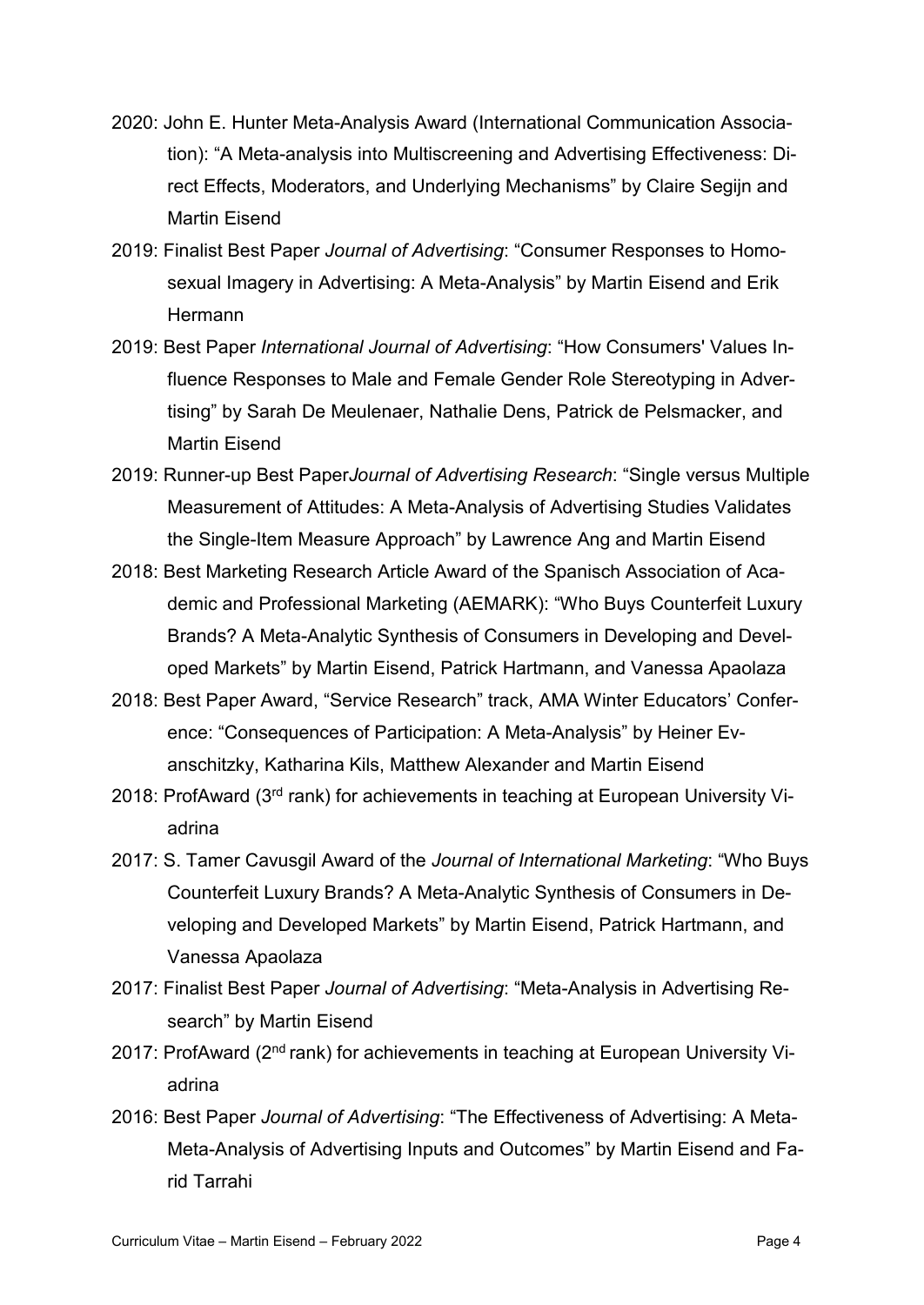- 2015: Best Paper *Journal of Advertising*: "Advertising Repetition A Meta-analysis on Effective Frequency in Advertising" by Susanne Schmidt and Martin Eisend
- 2015: Finalist VHB Best Paper Award: "Have We Progressed Marketing Knowledge? A Meta-Meta-Analysis of Effect Sizes in Marketing Research"
- 2014: Best Paper Award, "Marketing Theory" track, AMA Winter Educators' Conference: "Assessing the Enduring Impact of Influential Papers" by Martin Eisend and Don Lehmann
- 2012: Finalist Best Paper Award, *Journal of Product Innovation Management*: "Success Factors of Product Innovation: An Updated Meta-Analysis" by Heiner Evanschitzky, Martin Eisend, Roger Calantone, and Yuanyuan Jiang
- 2011: Best Reviewer Award, *Journal of Advertising*
- 2011: Best Conference Paper at ICORIA: "Time Heals Many Wounds Explaining Immediate and Delayed Attitude Effects of Message Sidedness" by Franziska Küster and Martin Eisend
- 2008: Best Paper Award, "Consumer Behavior" track, AMA Summer Educators' Conference: "Path Dependence in Decision-Making Processes: Exploring the Impact of Complexity under Increasing Returns Koch", by Jochen, Martin Eisend and Arne Petermann
- 2003: Ph.D. dissertation nominated for Ernst-Reuter-Award Preis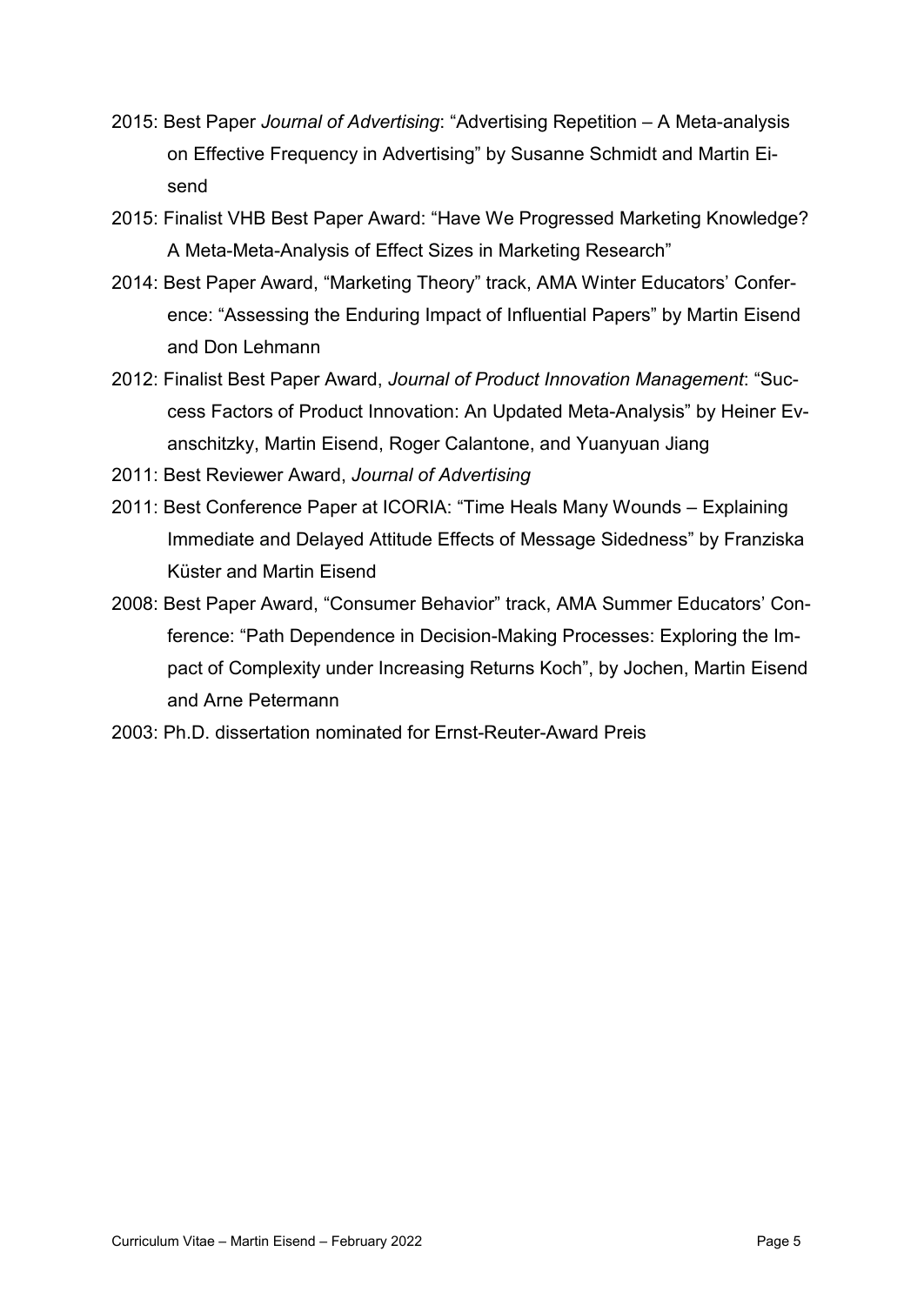## **RESEARCH GRANTS**

- <span id="page-8-0"></span>2020: "Ethnic Minorities in Advertising", Grant by the German Research Foundation, ca. 200.000 EUR
- 2020: "A Meta-Analysis on Personalization in Marketing Communication", Grant by the German Research Foundation, ca. 165.000 EUR
- 2019: "Explaining Cross-Cultural Variations in the Use and Effects of Humor in Advertising", Grant by the German Research Foundation, ca. 230.000 EUR
- 2018: "Gender & Diversity in Marketing Communication and Brand Management", Grant by the German Academic Exchange Service, ca. 35.000 EUR
- 2016: Sexual Orientation and Consumer Behavior: A Meta-analysis, Grant by the German Research Foundation, ca. 135.000 EUR
- 2016: A Meta-analysis of Persuasion Knowledge Effects, Grant by the German Research Foundation, ca. 155.000 EUR
- 2010: Dynamic Capabilities and Relationships, Graduate School, Grant by the Dieter Schwarz Foundation, ca. 3 million EUR (together with five colleagues from European University Viadrina and German Graduate School Heilbronn)
- 2010: A Meta-analysis of the Effectiveness of Publicity versus Advertising, Grant by the German Academic Exchange Service
- 2009: Research on Organizational Paths, Graduate School, Grant by the German Research Foundation, 1.9 million EUR (together with nine colleagues from Free University Berlin and Viadrina University)
- 2008: Complexity and Path Dependency, Grant by the German Research Foundation
- 2006: Complexity and Path Dependency, Grant by the Free University Berlin
- 2006: Workshop "Reflexions on Empirical Research Methods", Grant by the German Research Foundation
- 2005: Meta-analysis Humor in Advertising, Grant by the German Research Foundation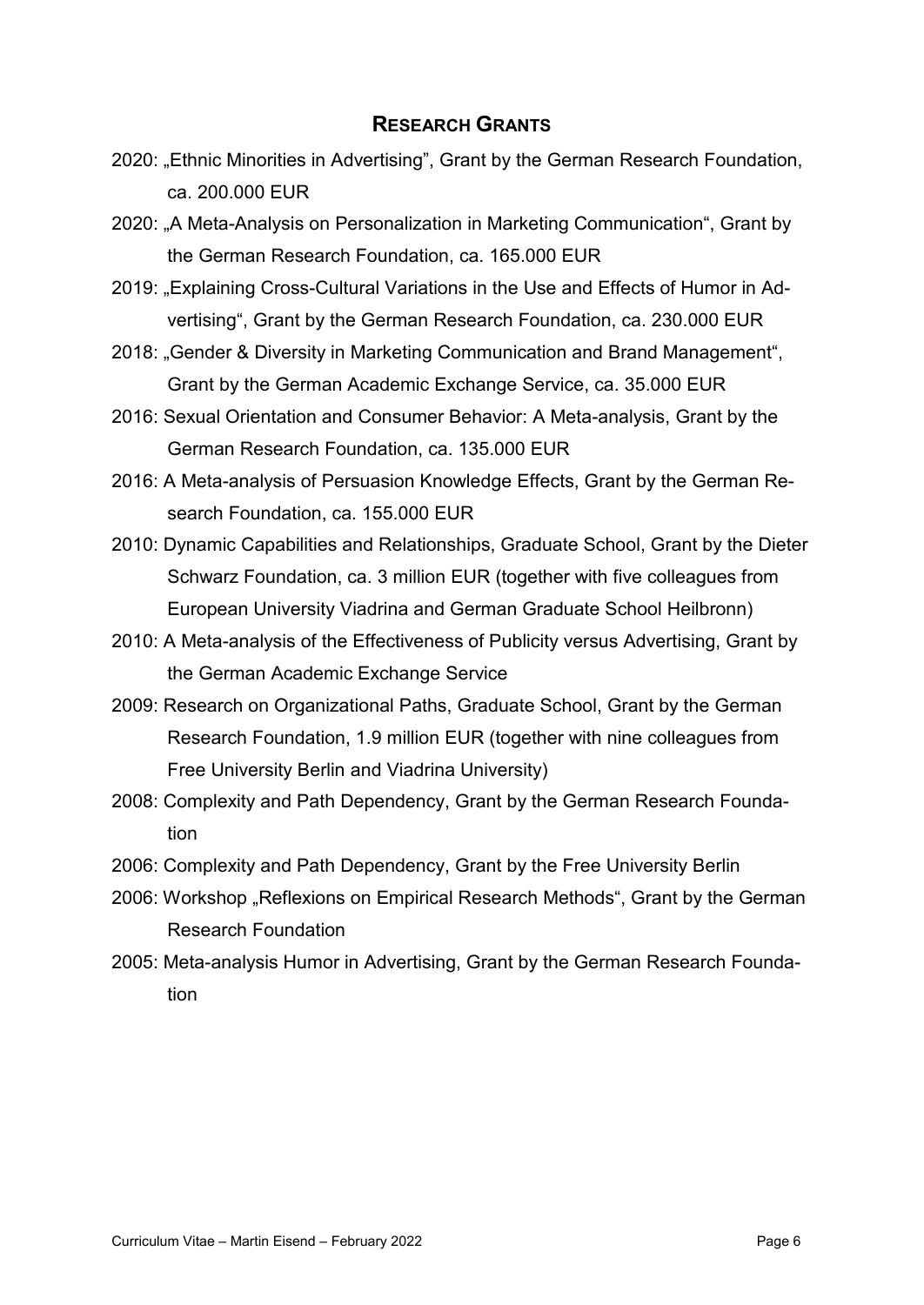## **PUBLICATIONS**

## <span id="page-9-1"></span><span id="page-9-0"></span>**FT-50 Journal Publications**

- 1. Eisend, Martin & Farid Tarrahi (2022), Persuasion Knowledge in the Marketplace: A Meta-Analysis, *Journal of Consumer Psychology*, 32 (1), 3-22.
- 2. Bergkvist, Lars & Martin Eisend (2021), The Dynamic Nature of Marketing Constructs, *Journal of the Academy of Marketing Science*, 49 (3), 521-541.
- 3. Hartmann, Patrick, Paula Fernández, Vanessa Apaolaza, Martin Eisend & Clare D'Souza (2021), Explaining Viral CSR Message Propagation in Social Media: The Role of Normative Influences, *Journal of Business Ethics*, 173 (2), 365-385.
- 4. Rosengren, Sara, Martin Eisend, Scott Koslow, & Micael Dahlén (2020), A Meta-Analysis of When and How Advertising Creativity Works, *Journal of Marketing*, 84 (6), 39-56.
- 5. Eisend, Martin (2019), Explaining Digital Piracy: A Meta-Analysis, *Information Systems Research*, 30 (2), 636-664.
- 6. Eisend, Martin (2019), Morality Effects and Consumer Responses to Counterfeit and Pirated Products: A Meta-analysis, *Journal of Business Ethics*, 154 (2), 301-323.
- 7. Eisend, Martin (2015), Have We Progressed Marketing Knowledge? A Meta-Meta-Analysis of Effect Sizes in Marketing Research, *Journal of Marketing*, 79 (May), 23-40.
- 8. Eisend, Martin & Susanne Schmidt (2014), The Influence of Knowledge-based Resources and Business Scholars' Internationalization Strategies on Research Performance, *Research Policy*, 43 (1), 48-59.
- 9. Pick, Doreén & Martin Eisend (2014), Buyers' Perceived Switching Costs and Switching: A Meta-Analytic Assessment of Their Antecedents, *Journal of the Academy of Marketing Science*, 42 (2), 186-204.
- 10. Eisend, Martin & Franziska Küster (2011) The Effectiveness of Publicity Versus Advertising: A Meta-Analytic Investigation of Its Moderators, *Journal of the Academy of Marketing Science*, 39 (6), 906-921.
- 11. Eisend, Martin (2010), A Meta-Analysis of Gender Roles in Advertising, *Journal of the Academy of Marketing Science*, 38 (4), 418-440.
- 12. Eisend, Martin (2009), A Meta-Analysis of Humor in Advertising, *Journal of the Academy of Marketing Science*, 37 (2), 191-203.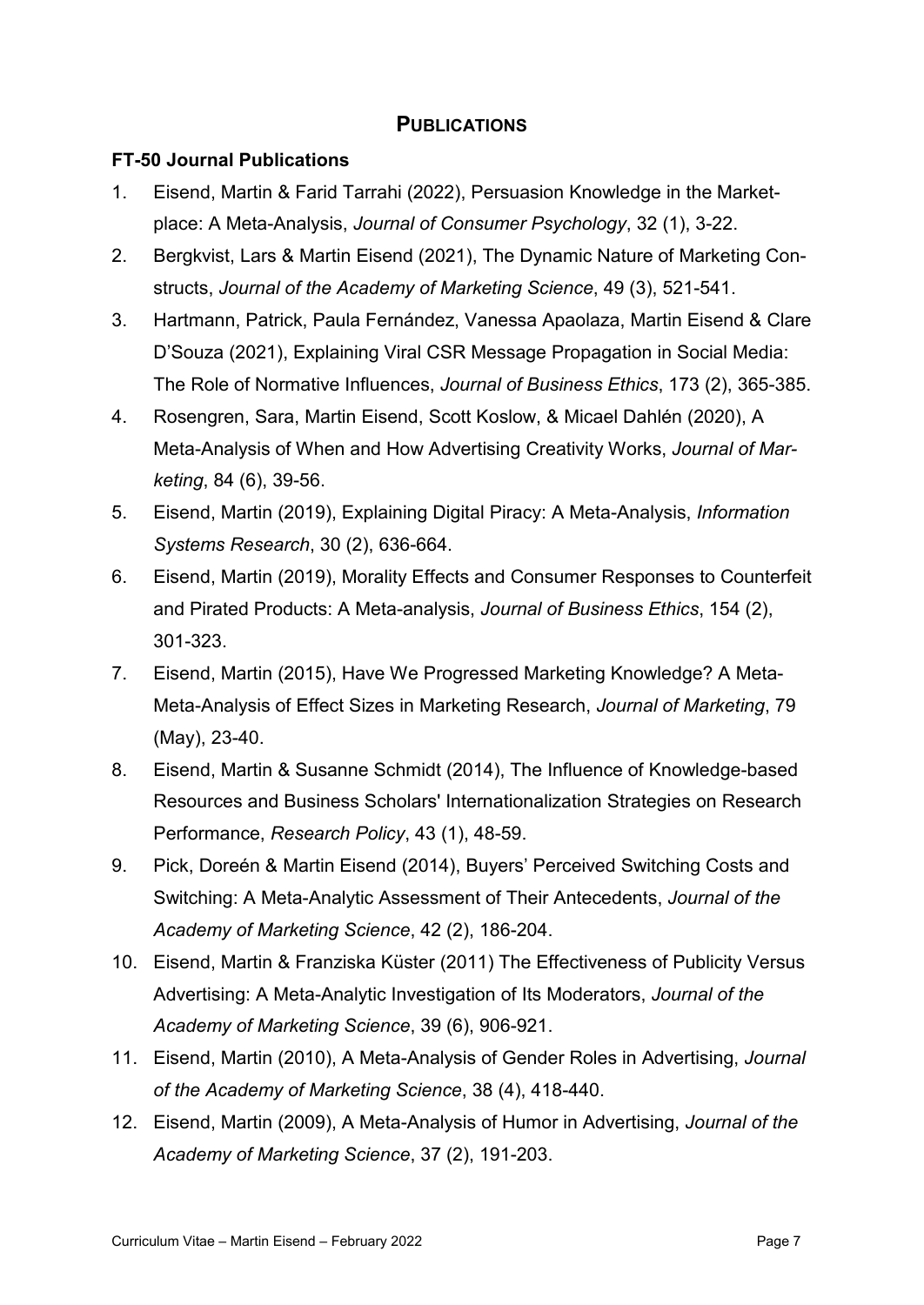## <span id="page-10-0"></span>**Journal Publications (w/o FT-50 Journals)**

*2022*

- 13. Eisend, Martin, Older People in Advertising, *Journal of Advertising* (forthcoming)
- 14. Eisend, Martin, The Influence of Humor in Advertising: Explaining the Effects of Humor in Two-Sided Messages, *Psychology & Marketing* (forthcoming)
- 15. Eisend, Martin & Farid Tarrahi, How Marketer Actions Influence Persuasion Knowledge: Meta-Analytic Evidence of a Non-Linear Relationship, *Journal of Public Policy & Marketing* (forthcoming)

## *2021*

- 16. Ivanov, Lachezar, Martin Eisend, Sandra Diehl, Iris Wang & Malgorzata Karpinska-Krakowiak (2021), Lethal versus Reproductive Disease Appeals in Preventive Health Advertising: The Moderating Effect of Life History Strategy, *International Journal of Advertising*, 40 (4), 657-681.
- 17. Karpinska-Krakowiak, Malgorzata & Martin Eisend (2021), The Effects of Animistic Thinking, Animistic Cues, and Superstitions on Brand Responses in Social Media, *Journal of Interactive Marketing*, 55 (3), 104-117.
- 18. Rößner, Anna, Yaniv Gvili & Martin Eisend (2021), Explaining Consumer Responses to Ethnic and Religious Minorities in Advertising, *Journal of Advertising*, 50 (4), 391-407.
- 19. Rosengren, Sara & Martin Eisend (2021), Full Disclosure: Advertising is More Than Meets the Eye, *International Journal of Advertising*, 40 (1), 1-4.
- 20. Van Berlo, Zeph, Eva van Reijmersdal & Martin Eisend (2021), The Gamification of Branded Content: A Meta-Analysis of Advergame Effects, *Journal of Advertising*, 50 (2), 179-196.

- 21. Eisend, Martin & Erik Hermann (2020), Sexual Orientation and Consumption: Why and When Do Homosexuals and Heterosexuals Consume Differently?, *International Journal of Research in Marketing*, 37 (4), 678-696.
- 22. Eisend, Martin & Sara Rosengren (2020), The More the Merrier: Dealing with a Multitude of Advertising Effects, *International Journal of Advertising*, 39 (2), 187-190.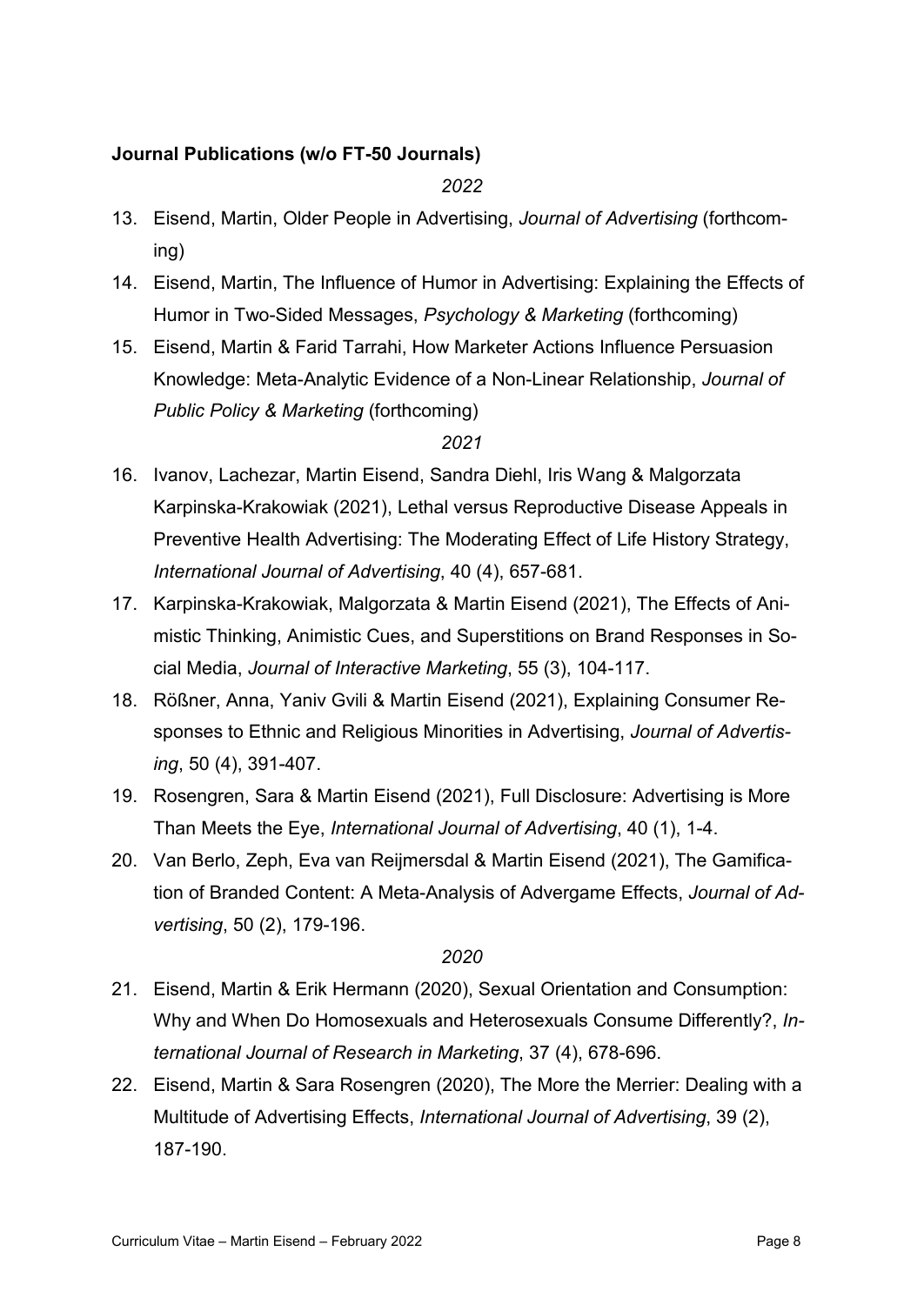- 23. Eisend, Martin, Eva Van Reijmersdal, Sophie Boerman & Farid Tarrahi (2020), A Meta-Analysis of the Effects of Disclosing Sponsored Content, *Journal of Advertising*, 49 (3), 344-366.
- 24. Hermann, Erik, Martin Eisend & Tomás Bayón (2020), Facebook and the Cultivation of Ethnic Diversity Perceptions and Attitudes, *Internet Research*, 30 (4), 1123-1141.
- 25. Karpinska-Krakowiak, Malgorzata & Martin Eisend (2020), Mini-film Advertising and Digital Brand Engagement: The Moderating Effects of Drama and Lecture, *International Journal of Advertising*, 39 (3), 387-409.
- 26. Okazaki, Shintaro, Martin Eisend, Kirk Plangger, Ko de Ruyter & Dhruv Grewal (2020), Understanding the Strategic Consequences of Customer Privacy Concerns: A Meta-Analytic Review, *Journal of Retailing*, 96 (4), 458-473.

## *2019*

- 27. Diamantopoulos, Adamantios, Vasileios Davvetas, Fabian Bartsch, Timo Mandler, Maja Arslanagić-Kalajdžić & Martin Eisend (2019), On the Interplay between Consumer Dispositions and Perceived Brand Globalness: Alternative Theoretical Perspectives and Empirical Assessment, *Journal of International Marketing,* 27 (4), 39-57.
- 28. Eisend, Martin (2019), Gender Roles, *Journal of Advertising*, 48 (1), 72-80.
- 29. Eisend, Martin & Erik Hermann (2019), Consumer Responses to Homosexual Imagery in Advertising: A Meta-analysis, *Journal of Advertising*, 48 (4), 380- 400.
- 30. Ivanov, Lachezar, Martin Eisend & Tomás Bayón (2019), Gendering Conversational Humor in Advertising: An Evolutionary Explanation of the Effects of Spontaneous Versus Canned Humor, *International Journal of Advertising*, 38 (7), 979-999.
- 31. Segijn, Claire & Martin Eisend (2019), A Meta-analysis into Multiscreening and Advertising Effectiveness: Direct Effects, Moderators, and Underlying Mechanisms, *Journal of Advertising*, 48 (3), 313-332.
- 32. Wohlgemuth, Veit, Matthias Wenzel, Elisabeth Berger & Martin Eisend (2019), Dynamic Capabilities and Employee Involvement: The Role of Trust and Informal Control in Small Businesses, *European Management Journal*, 37, 760-771.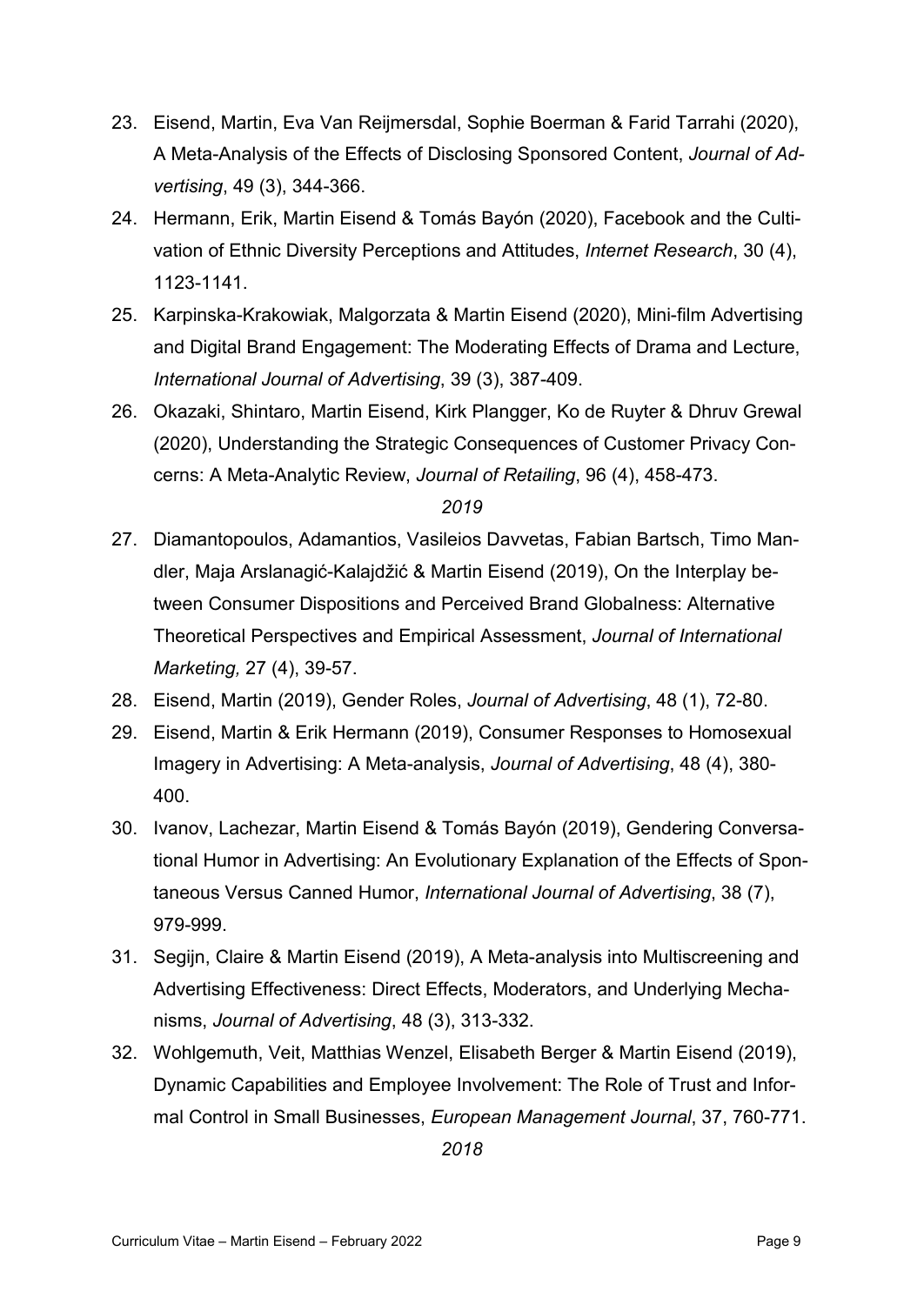- 33. Ang, Lawrence & Martin Eisend (2018), Single versus Multiple Measurement of Attitudes: A Meta-Analysis of Advertising Studies Validates the Single-Item Measure Approach, *Journal of Advertising Research*, 58 (2), 218-227.
- 34. De Meulenaer, Sarah, Nathalie Dens, Patrick de Pelsmacker & Martin Eisend (2018), How Consumers' Values Influence Responses to Male and Female Gender Role Stereotyping in Advertising, *International Journal of Advertising*, 37 (6), 893-913.
- 35. Eisend, Martin (2018), Explaining the Use and Effects of Humor in Advertising: An Evolutionary Perspective, *International Journal of Advertising*, 37 (4), 526- 547.
- 36. Eisend, Martin (2018), Old Meets New: How Researchers Can Use Existing Knowledge to Explain Advertising in New Media, *International Journal of Advertising*, 37 (5), 665-670.
- 37. Eisend, Martin & Farid Tarrahi (2018), Does Counterfeiting Benefit or Harm Original Products?, *Journal of Marketing Behavior*, 3 (4), 293-333.

- 38. Eisend, Martin (2017), International and Methodological Diversity in Advertising Research, *International Journal of Advertising*, 36 (5), 659-662.
- 39. Eisend, Martin (2017), International Diversity of Authorship in Advertising Research, *International Journal of Advertising*, 36 (1), 3-10.
- 40. Eisend, Martin (2017), Meta-Analysis in Advertising Research, *Journal of Advertising*, 46 (1), 21-35.
- 41. Eisend, Martin (2017), The Third-Person Effect in Advertising: A Meta-Analysis, *Journal of Advertising*, 46 (3), 377-394.
- 42. Eisend, Martin, Patrick Hartmann, & Vanessa Apaolaza (2017), Who Buys Counterfeit Luxury Brands? A Cross-Cultural Meta-Analytic Synthesis, *Journal of International Marketing*, 25 (4), 89-111.
- 43. Hartmann, Patrick, Martin Eisend, Vanessa Apaolaza, Clare D'Souza (2017), Warm Glow vs. Altruistic Values: How Important Is Intrinsic Emotional Reward in Green Consumer Behavior?, *Journal of Environmental Psychology*, 52, 43- 55.
- 44. Rößner, Anna, Maren Kämmerer & Martin Eisend (2017), Effects of Ethnic Advertising on Consumers of Minority and Majority Groups: The Moderating Effect of Humor, *International Journal of Advertising*, 36 (1), 190-205.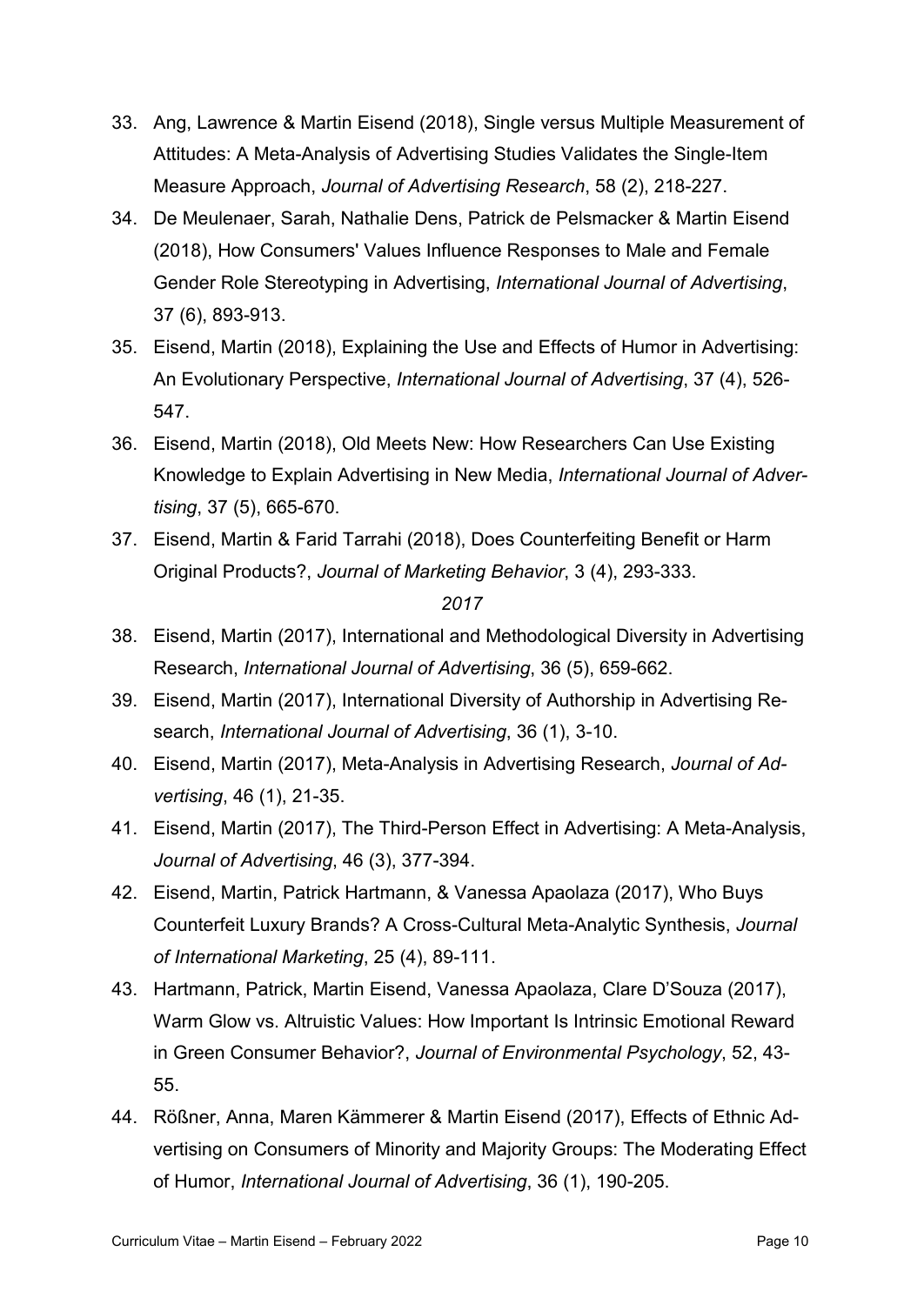- 45. Eisend, Martin (2016), Comment: Advertising, Communication, and Brands, *Journal of Advertising*, 45 (3), 353-355.
- 46. Eisend, Martin, Heiner Evanschitzky & Roger J. Calantone (2016), The Relative Advantage of Marketing Over Technological Capabilities in Influencing New Product Performance: The Moderating Role of Country Institutions, *Journal of International Marketing*, 24 (1), 41-56.
- 47. Eisend, Martin, Heiner Evanschitzky & Dave Gilliland (2016), The Influence of Organizational and National Culture on New Product Performance, *Journal of Product Innovation Management*, 33 (3), 260–276.
- 48. Eisend, Martin, George Franke & James H. Leigh (2016), Re-Inquiries in Advertising Research, *Journal of Advertising*, 45 (1), 1-3.
- 49. Eisend, Martin & Don Lehmann (2016), Assessing the Enduring Impact of Influential Papers, *Marketing Letters*, 27 (1), 115-129.
- 50. Eisend, Martin & Farid Tarrahi (2016), The Effectiveness of Advertising: A Meta-Meta-Analysis of Advertising Inputs and Outcomes, *Journal of Advertising*, 45 (4), 519-531.
- 51. Hartmann, Patrick, Vanessa Apaolazza & Martin Eisend (2016), Nature Imagery in Non-Green Advertising: The Effects of Emotion, Autobiographical Memory, and Consumer's Green Traits, *Journal of Advertising*, 45 (4), 427-440.
- 52. Küster, Franziska & Martin Eisend (2016), Time Heals Many Wounds Explaining Immediate and Delayed Attitude Effects of Message Sidedness, *International Journal of Advertising*, 35 (4), 664-681.
- 53. Lennerts, Silke, Martin Eisend, Theo Lieven, Sven Molner, Tim Oliver Brexendorf & Torsten Tomczak (2016), The Power of Innovativeness in Manufacturer-Retailer Relationships, 23 (3), *Journal of Business-to-Business Marketing*, 235- 251.
- 54. Pick, Doreén & Martin Eisend (2016), Customer Responses to Switching Costs: A Meta-Analytic Investigation of the Moderating Influence of Culture, *Journal of International Marketing*, 24 (4), 39-60.
- 55. Tarrahi, Farid & Martin Eisend (2016), The Influence of Judgment Calls on Meta-Analytic Findings: A Meta-Meta-Analysis, *Multivariate Behavioral Research*, 51 (2-3), 314-329.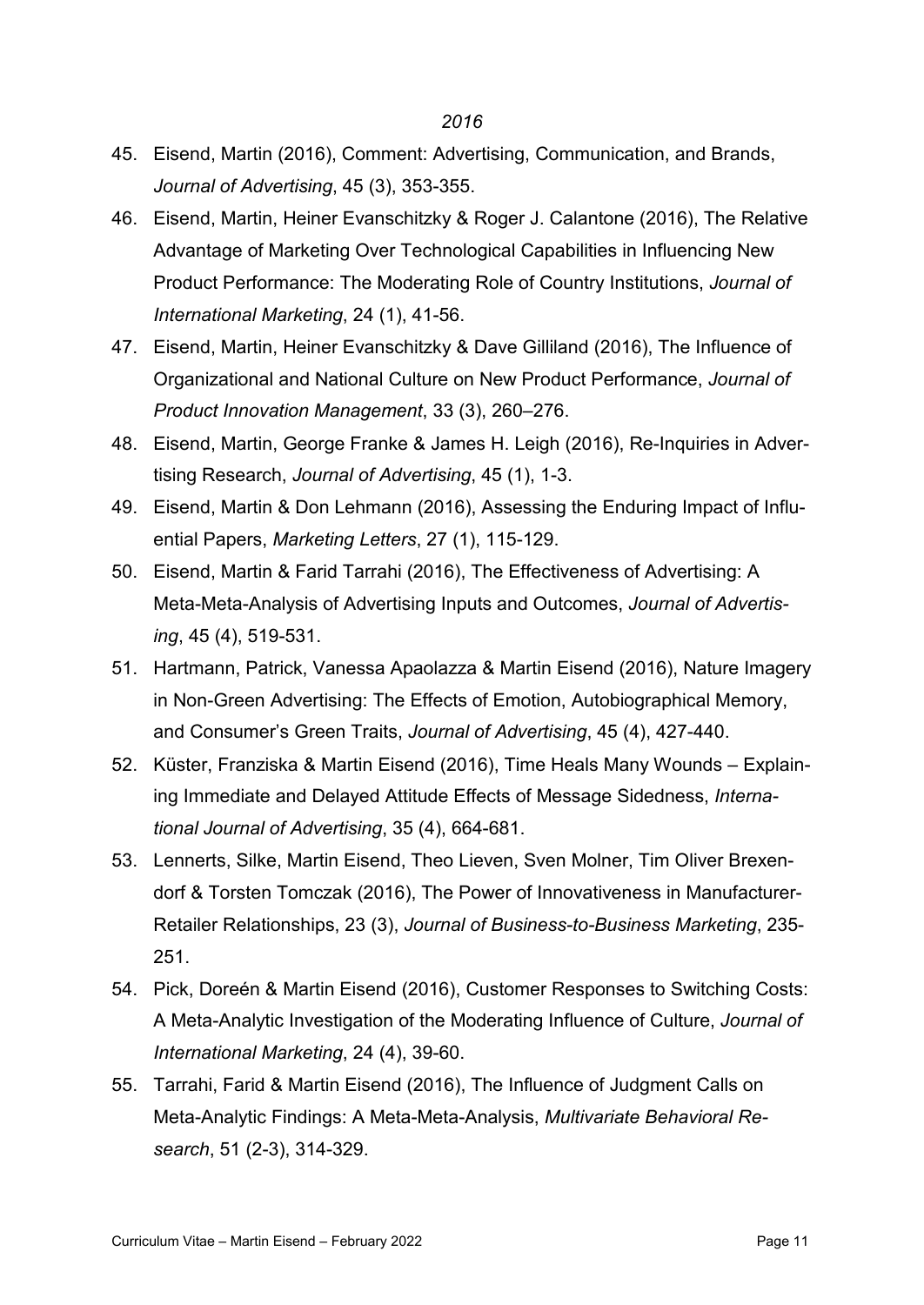56. Tarrahi, Farid, Martin Eisend & Florian Dost (2016), A Meta-Analysis of Price Change Fairness Perceptions, *International Journal of Research in Marketing*, 33 (1), 199-203.

## *2015*

- 57. Eisend, Martin (2015), Persuasion Knowledge and Third-Person Perceptions in Advertising: The Moderating Effect of Regulatory Competence, *International Journal of Advertising*, 34 (1), 54-69.
- 58. Eisend, Martin & Pakize Schuchert-Güler (2015), Journal Publication Success of German Business Researchers: Does Gender Composition and Internationality of the Author Team Matter?, *Business Research*, 8 (2), 171-188.
- 59. Purnawirawan, Nathalia, Martin Eisend, Patrick De Pelsmacker & Nathalie Dens (2015), A Meta-Analytic Investigation of the Role of Valence in Online Reviews, *Journal of Interactive Marketing*, 31 (August), 17-27.
- 60. Schmidt, Susanne & Martin Eisend (2015), Advertising Repetition A Meta-Analysis on Effective Frequency in Advertising, *Journal of Advertising*, 44 (4), 415-428.

- 61. Eisend, Martin (2014), Shelf Space Elasticity: A Meta-Analysis, *Journal of Retailing*, 90 (2), 168-181.
- 62. Eisend, Martin, Julia Plagemann & Julia Sollwedel (2014), Gender Roles and Humor in Advertising: The Occurrence of Stereotyping in Humorous and Nonhumorous Advertising and Its Consequences for Advertising Effectiveness, *Journal of Advertising*, 43 (3), 256-273.
- 63. Eisend, Martin & Farid Tarrahi (2014), Meta-Analysis Selection Bias in Marketing Research, *International Journal of Research in Marketing*, 31 (3), 317-326. *2013*
- 64. Eisend, Martin (2013), The Moderating Influence of Involvement on Two-sided Advertising Effects, *Psychology & Marketing*, 30 (7), 556-575.
- 65. Eisend, Martin & Nicola Stokburger-Sauer (2013), Brand Personality: A Meta-Analytic Review of Antecedents and Consequences, *Marketing Letters*, 24 (3), 205-216.
- 66. Eisend, Martin & Nicola Stokburger-Sauer (2013), Measurement Characteristics of Aaker's Brand Personality Dimensions: Lessons to be Learned from Human Personality Research, *Psychology & Marketing*, 30 (11), 950-958.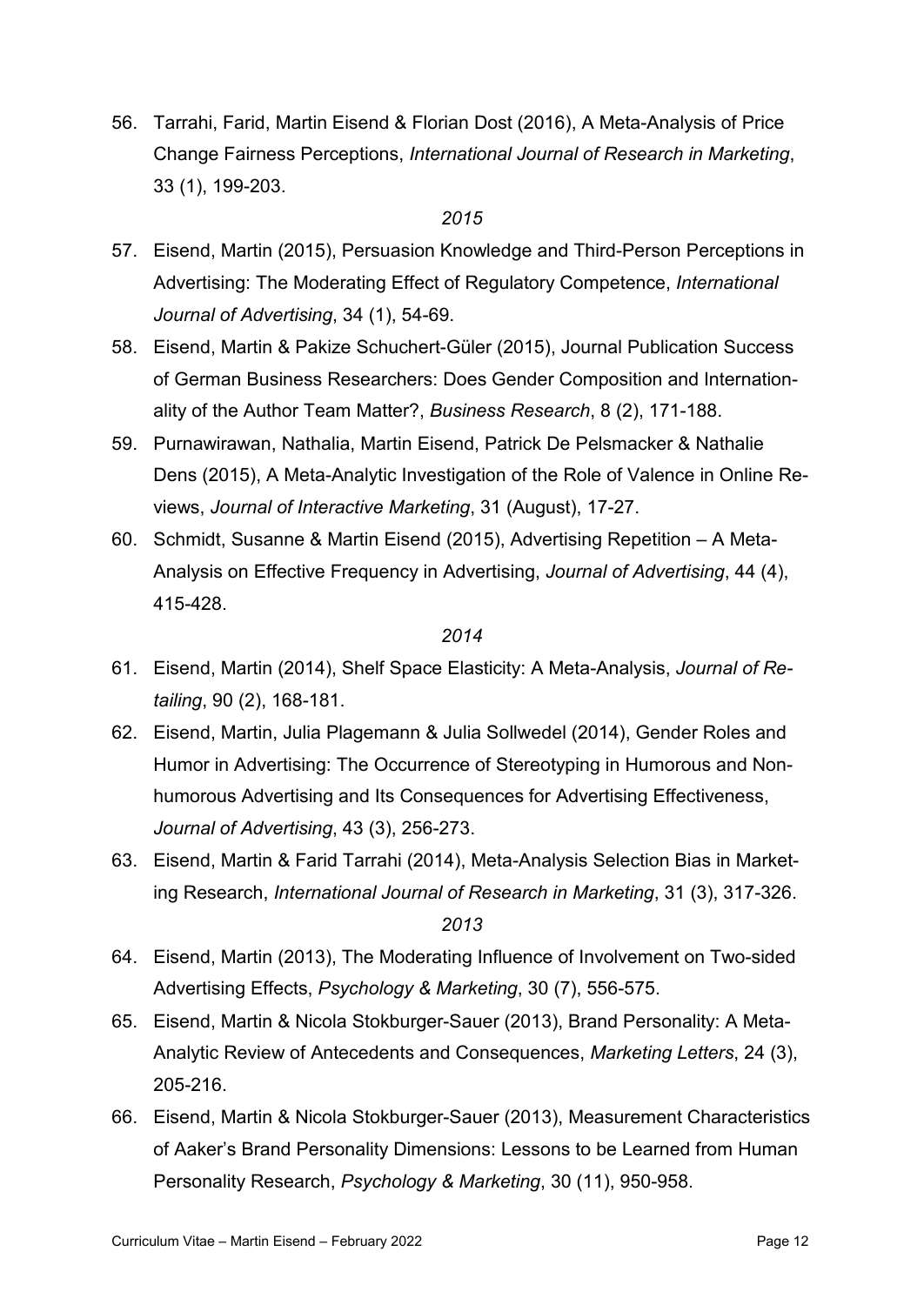- 67. Fell, Anja & Martin Eisend (2013), Placebo Effects of Brands, *Marketing – Journal for Research and Management*, 35 (3), 176-184.
- 68. Jäger, Tilmann & Martin Eisend (2013), Effects of Fear Arousing and Humorous Appeals in Social Marketing: The Moderating Role of Prior Attitude towards the Advertised Behavior, *Journal of Current Issues and Research in Advertising*, 34 (1), 125-134.

## *2012*

69. Evanschitzky, Heiner, Martin Eisend, Roger Calantone, Yuanyuan Jiang (2012), Success Factors of Product Innovation: An Updated Meta-Analysis, *Journal of Product Innovation Management*, 29 (S1), 21-37.

## *2011*

- 70. Eisend, Martin (2011), How Humor in Advertising Works: A Meta-Analytic Test of Alternative Models, *Marketing Letters*, 22 (2), 115-132.
- 71. Eisend, Martin (2011), Is VHB-JOURQUAL 2 a Good Measure of Scientific Quality? Assessing the Validity of the Major Business Journal Ranking in German-speaking Countries, *Business Research*, 4 (2), 241-274.
- 72. Knoll, Silke, Martin Eisend & Josefine Steinhagen (2011), Gender Roles in Advertising: A Comparison of Gender Stereotyping on Public and Private TV Channels in Germany, *International Journal of Advertising*, 30 (5), 867-888. *2010*
- 73. Brexendorf, Tim Oliver, Silke Mühlmeier, Torsten Tomczak & Martin Eisend (2010), The Impact of Sales Encounters on Band Loyalty, *Journal of Business Research*, 63 (11), 1148-1155.
- 74. Eisend, Martin (2010), Explaining the Joint Effect of Source Credibility and Negativity of Information in Two-Sided Messages, *Psychology & Marketing*, 27 (11), 1032-1049.
- 75. Eisend Martin & Tobias Langner (2010), Immediate and Delayed Advertising Effects of Celebrity Endorsers' Attractiveness and Competence Fit, *International Journal of Advertising*, 29 (4), 527-546.
- 76. Möller, Jana & Martin Eisend (2010), A Global Investigation Into the Cultural and Individual Antecedents of Banner Advertising Effectiveness, *Journal of International Marketing*, 18 (2), 80-98.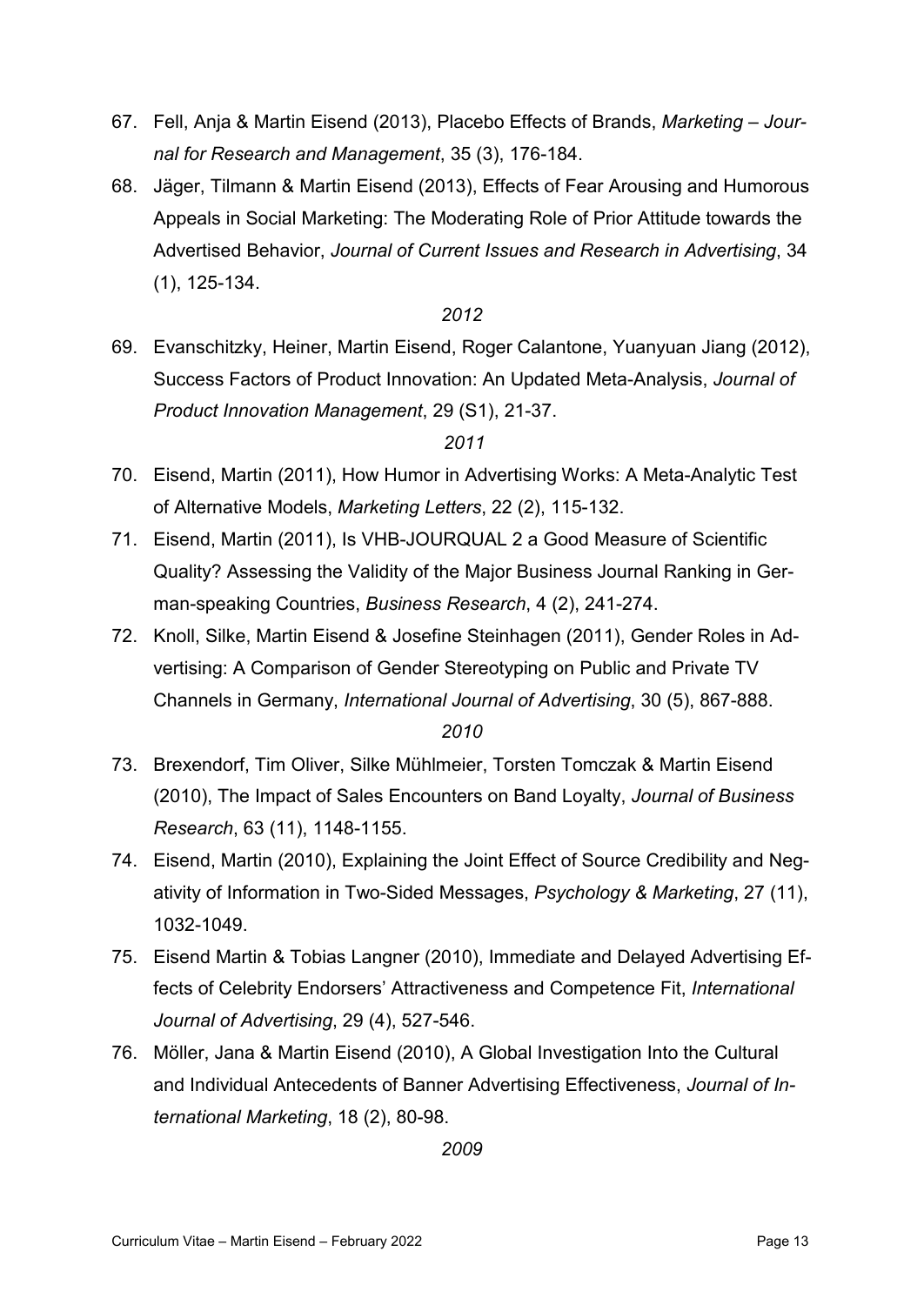- 77. Eisend, Martin (2009), A Cross-Cultural Generalizability Study of Consumers' Acceptance of Product Placements in Movies, *Journal of Current Issues and Research in Advertising*, 31 (1), 15-25.
- 78. Koch, Jochen, Martin Eisend & Arne Petermann (2009), Path Dependence in Decision-making Processes: Exploring the Impact of Complexity under Increasing Returns, *Business Research*, 2 (1), 67-84.

## *2008 and earlier*

- 79. Eisend, Martin (2008), Explaining the Impact of Scarcity Claims in Advertising: The Mediating Role of Perceptions of Susceptibility, *Journal of Advertising*, 37 (3), 33-40.
- 80. Eisend, Martin (2007), Understanding Two-Sided Persuasion: An Empirical Assessment of Theoretical Approaches, *Psychology & Marketing*, 24 (7), 615-640.
- 81. Eisend, Martin & Jana Möller (2007), The Influence of TV Viewing on Consumers' Body Images and Related Consumption Behavior, *Marketing Letters*, 18 (1- 2), 101-116.
- 82. Eisend, Martin (2006), Two-sided Advertising: A Meta-Analysis, *International Journal of Research in Marketing*, 23 (2), 187-198.
- 83. Eisend, Martin (2006), Source Credibility in Marketing Communication: A Meta-Analysis, *Marketing – Journal for Research and Management*, 2 (1), 43-60.
- 84. Eisend, Martin (2006), Source Credibility Dimensions in Marketing Communication – A Generalized Solution, *Journal of Empirical Generalizations in Marketing Science*, 10, 1-33.
- 85. Eisend, Martin & Pakize Schuchert-Güler (2006), Explaining Counterfeit Purchases – A Review and Preview, *Academy of Marketing Science Review*, 6 (12), 1- 25.
- 86. Eisend, Martin (2002), The Internet as New Medium for the Sciences? The Effects of Internet Use on Traditional Scientific Communication Media Among Social Scientists in Germany, *[Online Information Review](http://www.emeraldinsight.com/oir.htm)*, 26 (5), 307-317.

## <span id="page-16-0"></span>**Books (in English and German)**

87. Bayón, Tomás, Martin Eisend, Jochen Koch, Albrecht Söllner, Markus Vodosek & Heinz-Theo Wagner (eds) (2021), *Dynamic Capabilities and Relationships. Discourses, Concepts, and Reflections*, Cham: Springer Nature.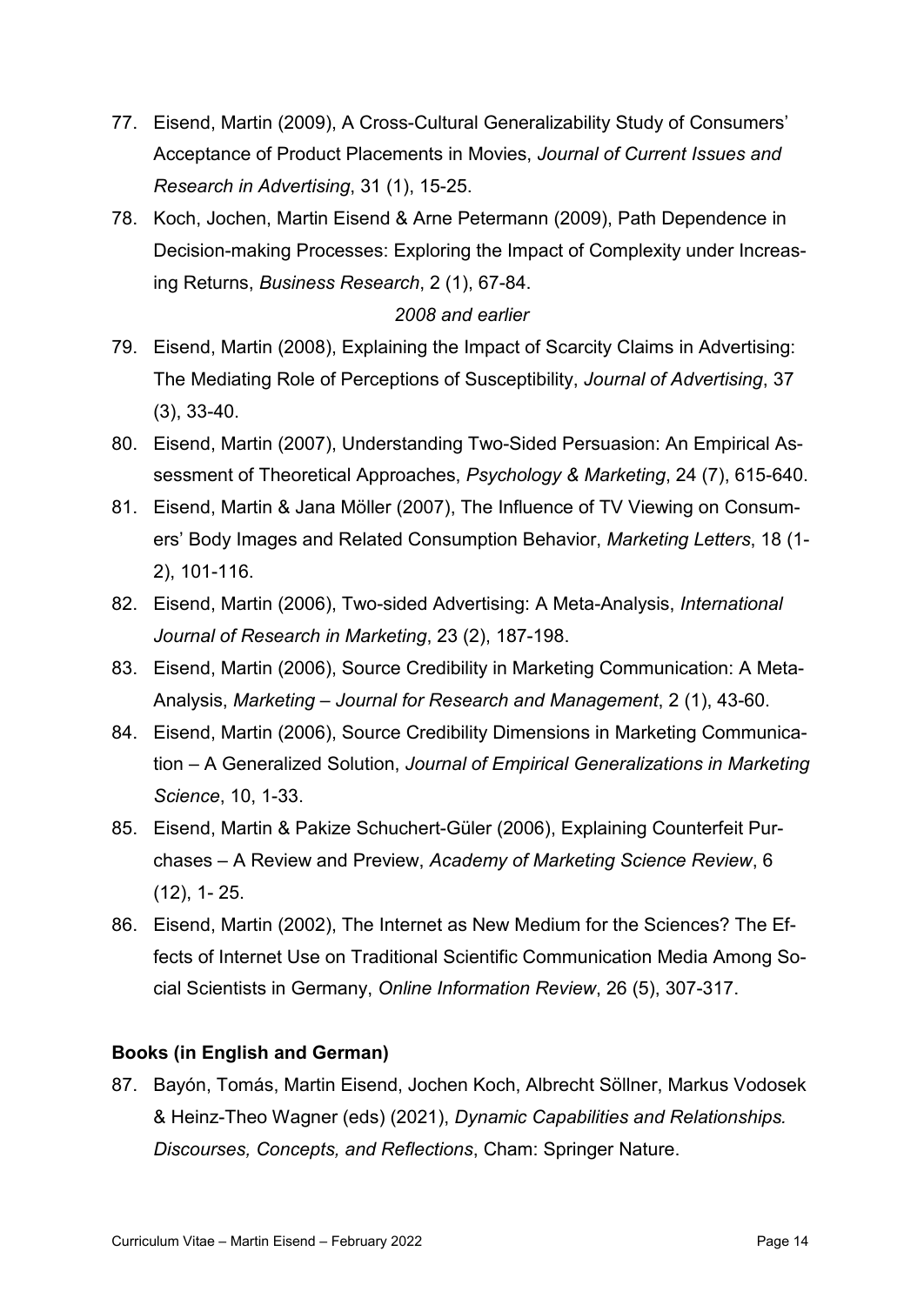- 88. Eisend, Martin & Alfred Kuß (2021), *Grundlagen empirischer Forschung. Zur Methodologie der Betriebswirtschaftslehre*, 2. Aufl., Wiesbaden: Springer-Gabler.
- 89. Eisend, Martin (2020), *Metaanalyse*, 2. Aufl., München: Rainer Hampp.
- 90. Eisend, Martin & Alfred Kuss (2019*), Research Methodology in Marketing. Theory Development, Empirical Approaches and Philosophy of Science Considerations*, Cham: Springer Nature.
- 91. Cauberghe, Verolien, Liselot Hudders & Martin Eisend (eds.) (2018), *Advances in Advertising Research (Vol. 9). Power to Consumers*, Wiesbaden: Springer-Gabler.
- 92. Zabkar, Vesna & Martin Eisend (eds.) (2017), *Advances in Advertising Research (Vol. 8). Challenges in an Age of Dis-Engagement*, Wiesbaden: Springer-Gabler.
- 93. Christodoulides, George, Anastasia Stathopoulou & Martin Eisend (eds.) (2017), *Advances in Advertising Research (Vol. 7). Bridging the Gap Between Advertising Academia and Practice*, Wiesbaden: Springer-Gabler.
- 94. Eisend, Martin & Alfred Kuß (2017), *Grundlagen empirischer Forschung. Zur Methodologie der Betriebswirtschaftslehre*, Wiesbaden: Springer-Gabler.
- 95. Verlegh, Peeter, Hilde Voorveld & Martin Eisend (eds.) (2015), *Advances in Advertising Research (Vol. 6). The Digital, the Classic, the Subtle, and the Alternative*, Wiesbaden: Springer-Gabler.
- 96. Eisend, Martin (2014), *Metaanalyse*, München: Rainer Hampp.
- 97. Eisend, Martin, Tobias Langner & Shintaro Okazaki (eds.) (2012), *Advances in Advertising Research (Vol. 3). Current Insights and Future Trends*, Wiesbaden: Gabler.
- 98. Kuß, Alfred & Martin Eisend (2010), *Marktforschung. Grundlagen der Datenerhebung und Datenanalyse*, 3rd ed., Wiesbaden: Gabler.
- 99. Baumgarth, Carsten, Martin Eisend & Heiner Evanschitzky (eds.) (2009), *Empirische Mastertechniken. Eine anwendungsorientierte Einführung für die Marketing- und Managementforschung*, Wiesbaden: Gabler.
- <span id="page-17-0"></span>100. Eisend, Martin (2003), *Glaubwürdigkeit in der Marketingkommunikation. Konzeption, Einflussfaktoren und Wirkungspotenzial*, Wiesbaden: DUV.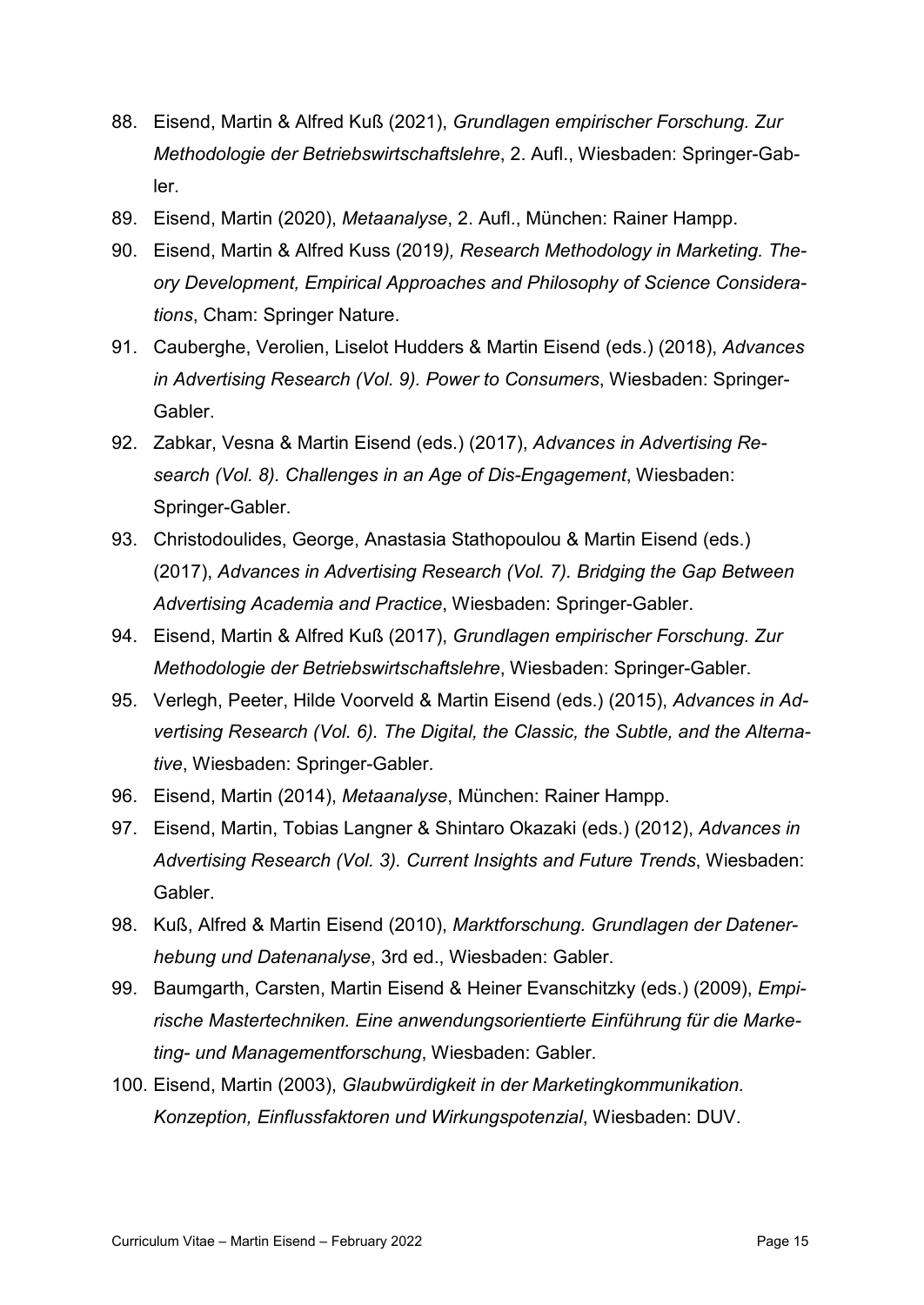## **Book Chapters**

- 101. Tarrahi, Farid & Martin Eisend (2021), Consumer Persuasion Knowledge as Dynamic Capability, in Bayón, Tomás, Martin Eisend, Jochen Koch, Albrecht Söllner, Markus Vodosek & Heinz-Theo Wagner (eds), *Dynamic Capabilities and Relationships. Discourses, Concepts, and Reflections*, Cham: Springer Nature, 115-126.
- 102. Eisend, Martin & Sofiia Kanevska (2020), Stereotyping, in Marketing, in Lynne Eagle, Stephan Dahl, Patrick De Pelsmacker, & Charles R. Taylor (eds.), *The SAGE Handbook of Marketing Ethics*, London et al.: Sage, 146-154.
- 103. Eisend, Martin, Nathalie Dens & Patrick de Pelsmacker (2019), Gender Roles in Advertising, in Shelly Rodgers & Esther Thorson (eds.) *Advertising Theory*, Second Edition, New York and London: Routledge, 187-197.
- 104. Rößner, Anna & Martin Eisend (2018), Advertising Effects of Religious Stereotypes: The Moderating Influence of News Valence, In Verolien Cauberghe, Liselot Hudders & Martin Eisend (eds.) *Advances in Advertising Research (Vol. 9). Power to Consumers*, Wiesbaden: Springer-Gabler, 163-176.
- 105. Roschk, Holger, Katja Gelbrich & Martin Eisend (2015), Advertising, Cross-Cultural, In Wolfgang Donsbach (ed.) *The Concise Encyclopedia of Communication*, Chichester, John Wiley & Sons, 7-8
- 106. Shaw, Ping, Martin Eisend & Yue Tan (2014), Gender-Role Portrayals in International Advertising, In Hong Cheng (ed.) *The Handbook of International Advertising Research*, Malden, MA: John Wiley & Sons, 299-312.
- 107. Eisend, Martin, Silke Knoll, Susanne Schmidt & Ruziye Canbazoglu (2012), How Does Shifting Ad Budgets Impact Trust in Advertising Media? In Martin Eisend, Tobias Langner & Shintaro Okazaki (eds.) *Advances in Advertising Research (Vol. 3). Current Insights and Future Trends*, Wiesbaden: Gabler, 353- 363.
- 108. Küster, Franziska & Martin Eisend (2012), Immediate and Delayed Effects of Message Sidedness, In Martin Eisend, Tobias Langner & Shintaro Okazaki (eds.) *Advances in Advertising Research (Vol. 3). Current Insights and Future Trends*, Wiesbaden: Gabler, 55-65.
- 109. Eisend, Martin & Silke Knoll (2012), Transnational Trust in Advertising Media, In Shintaro Okazaki (ed.), *Handbook of Research on International Advertising*, Cheltenham: Edward Elgar, 439-454.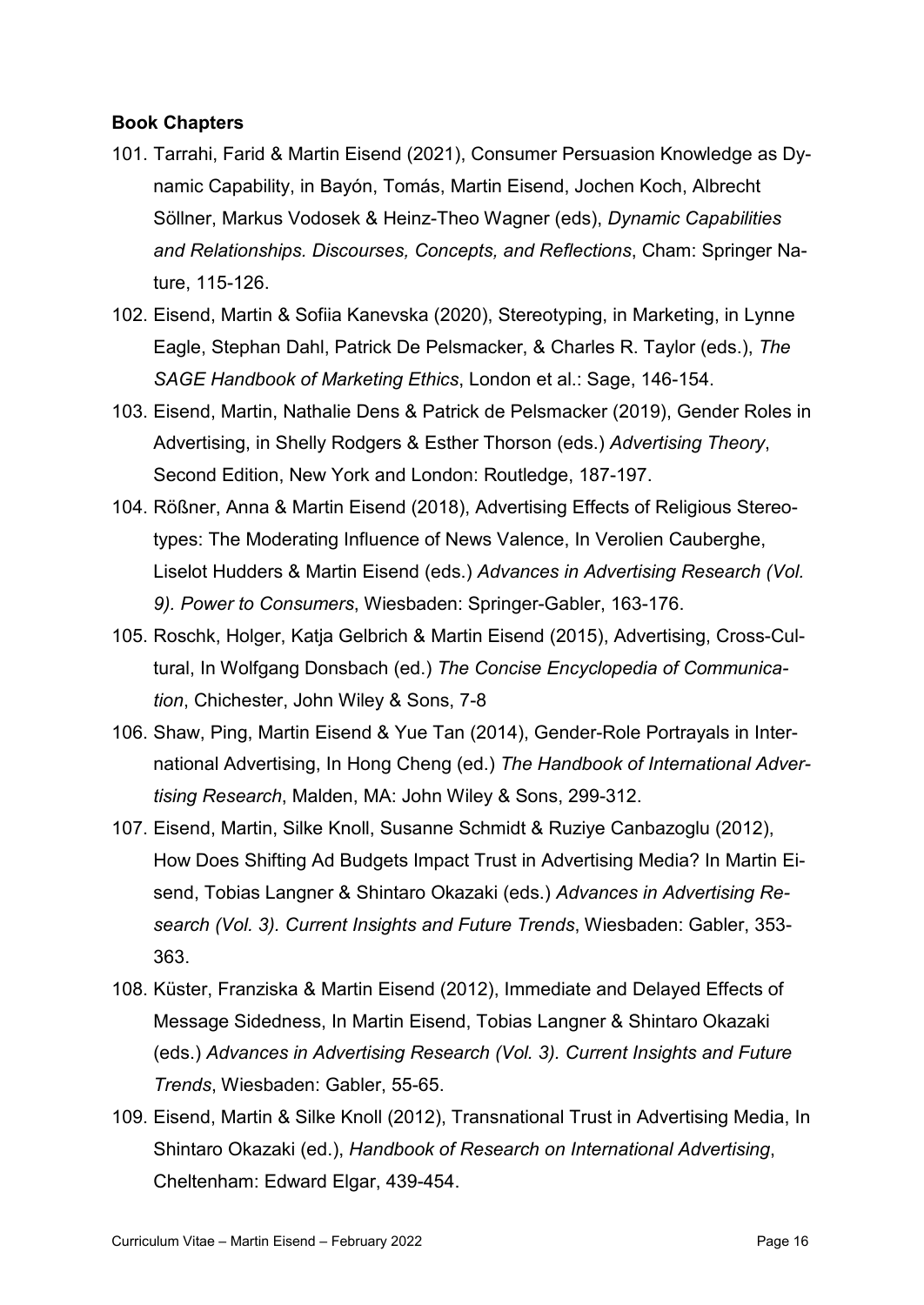- 110. Eisend, Martin & Franziska Küster (2011), The Effectiveness of Publicity versus Advertising: A Meta-analysis, In Shintaro Okazaki (ed), *Advances in Advertising Research (Vol. 2). Breaking New Ground in Theory and Practice*, Wiesbaden: Gabler, 277-291.
- 111. Langner, Tobias & Martin Eisend (2011), Effects of Celebrity Endorsers' Attractiveness and Expertise on Product Recall of Transformational and Informational Products, In Shintaro Okazaki (ed), *Advances in Advertising Research (Vol. 2). Breaking New Ground in Theory and Practice*, Wiesbaden: Gabler, 451-460.
- 112. Steinhagen, Josefine, Martin Eisend & Silke Knoll (2010), Gender Stereotyping in Advertising on Public and Private TV Channels in Germany, In Ralf Terlutter, Sandra Diehl & Shintaro Okazaki (eds.), *Advances in Advertising Research (Vol. 1). Cutting Edge International Research*, Wiesbaden: Gabler, 285-295.
- 113. Eisend, Martin & Tobias Langer (2009), The Impact of Celebrity Attractiveness and Competence Fit, In Patrick de Pelsmacker & Nathalie Dens (eds.), *Advertising Research. Message, Medium and Context*, Antwerp: Garant, 33-40.
- 114. Eisend, Martin (2008), The Role of Involvement in Two-Sided Persuasion, In Francisco Costa Pereira, Jorge Veríssimo & Peter Neijens (eds.), *New Trends in Advertising Research*, Lissabon: Sílabo, 121-131.

## <span id="page-19-0"></span>**Publications in German**

- 115. Eisend, Martin (2020), Soziale Herkunftserfahrung als Sensibilisierung für Chancengleichheit und Diversität, In Julia Reuter, Markus Gamper, Christina Möller & Frerk Blom (eds.), *Vom Arbeiterkind zur Professur. Sozialer Aufstieg in der Wissenschaft*, Bielefeld: transcript Verlag, 185-191.
- 116. Eisend, Martin & Alfred Kuß (2018), Humor erfolgreich in der Kommunikation verwenden, In Tobias Langer, Franz-Rudolf Esch, Manfred Bruhn (eds.), *Handbuch Techniken der Kommunikation*, 2nd. ed., Wiesbaden: Springer Gabler , 343-354.
- 117. Eisend, Martin (2010), Geschlechterrollen in der Werbung, In Europa-Universität Viadrina (eds.), *Universitätsschriften*, Frankfurt (Oder): Europa-Universität Viadrina, 53-59.
- 118. Baumgarth, Carsten, Martin Eisend & Heiner Evanschitzky (2009), Empirische Mastertechniken, In Carsten Baumgarth, Martin Eisend & Heiner Evanschitzky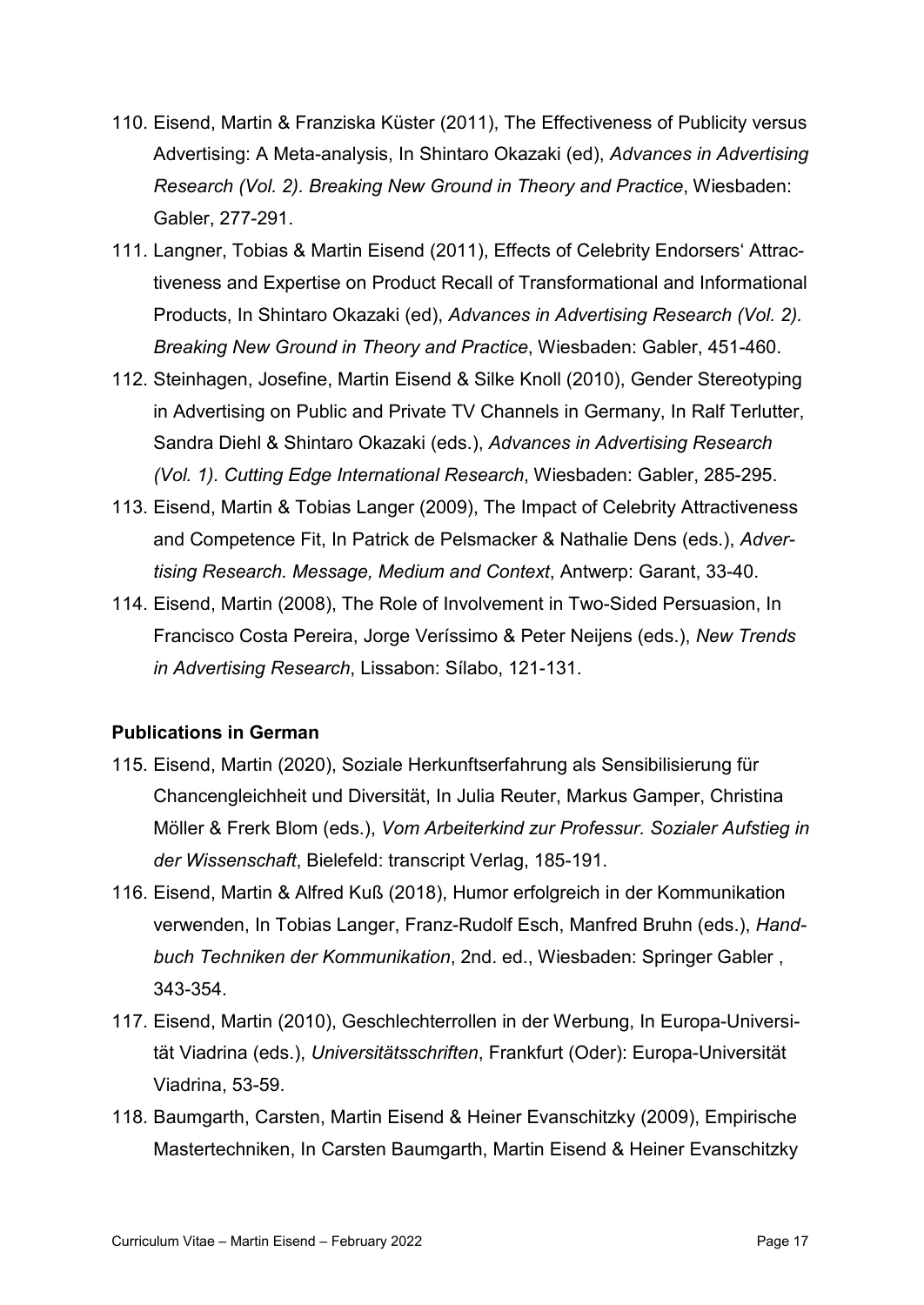(eds.), *Empirische Mastertechniken. Eine anwendungsorientierte Einführung für die Marketing- und Managementforschung*, Wiesbaden: Gabler, 3-26.

- 119. Eisend, Martin (2009), Metaanalyse, In Carsten Baumgarth, Martin Eisend & Heiner Evanschitzky (eds.), *Empirische Mastertechniken. Eine anwendungsorientierte Einführung für die Marketing- und Managementforschung*, Wiesbaden: Gabler, 433-456.
- 120. Stokburger-Sauer, Nicola & Martin Eisend (2009), Konstruktentwicklung, In Carsten Baumgarth, Martin Eisend & Heiner Evanschitzky (eds.), *Empirische Mastertechniken. Eine anwendungsorientierte Einführung für die Marketingund Managementforschung*, Wiesbaden: Gabler, 331-359.
- 121. Eisend, Martin & Alfred Kuß (2009), Humor in der Kommunikation, In Manfred Bruhn, Franz-Rudolf Esch, Tobias Langer (eds.), *Handbuch Kommunikation*, Wiesbaden: Gabler , 629-644.
- 122. Eisend, Martin (2008), Zweiseitige Botschaften in der Marketingkommunikation – Ein Überblick und Ausblick zu Theorie und Forschung, *Zeitschrift für Betriebswirtschaft*, 78, 307-329.
- 123. Eisend, Martin & Franziska Küster-Rohde (2008), Soziale Netzwerke im Internet – Marketingkommunikation für Morgen, *Marketing Review St. Gallen*, 12-15.
- 124. Jäger, Tilmann & Martin Eisend (2008), Die Bedeutung von Voreinstellungen für die Wirkung furchterregender und humorvoller Social Spots, In Berliner Wissenschaftliche Gesellschaft e.V. (eds.), *Jahrbuch 2007*, Berlin: Berliner Wissenschafts-Verlag, 201-212.
- 125. Langer, Alexandra, Martin Eisend & Alfred Kuß (2008), Zu viel des Guten? Der Einfluss der Anzahl von Ökolabels auf die Konsumentenverwirrtheit, *Marketing ZfP*, 30, 19-28.
- 126. Eisend, Martin (2007), Methodische Grundlagen und Anwendungen der Generalisierbarkeitstheorie in der betriebswirtschaftlichen Forschung, *WiSt*, 36, 494- 500.
- 127. Kuß, Alfred & Martin Eisend (2007), Konsum und Konsumklima, In Dieter Frey & Lutz von Rosenstiel (eds.), *Enzyklopädie der Psychologie. Band 6: Wirtschaftspsychologie*, Göttingen: Hogrefe, 47-73.
- 128. Schuchert-Güler, Pakize & Martin Eisend (2007), Ethno-Marketing: eine kritische Betrachung, In Gertraude Krell, Barbara Riedmüller, Barbara Sieben & Dagmar Vinz (eds.), *Diversity Studies*, Frankfurt/New York: Campus, 217-233.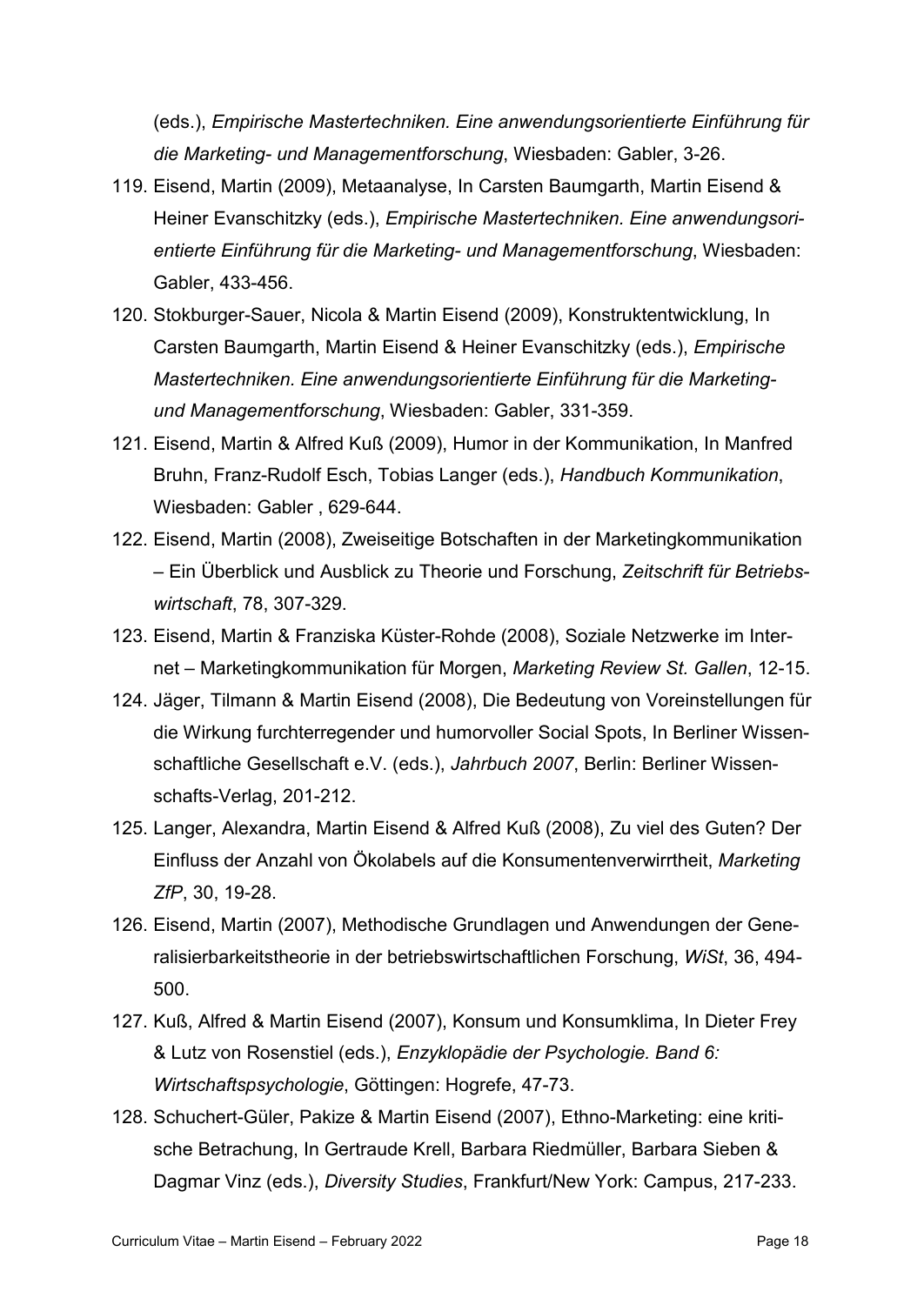- 129. Eisend, Martin (2006), "Jeder Schuss ein Treffer?" Zur Notwendigkeit und Problematik empirischer Generalisierungen im Begründungszusammenhang der betriebswirtschaftlichen Forschung, *WiSt*, 35, 249-253.
- 130. Eisend, Martin (2006), Zukunft der Wirtschaftswissenschaft einige Überlegungen zu den Zukunftsperspektiven der Betriebswirtschaftslehre, In Berliner Wissenschaftliche Gesellschaft e.V. (eds.), *Jahrbuch 2005*, Berlin: Berliner Wissenschafts-Verlag, 211-214.
- 131. Eisend, Martin (2004), Wann lohnt sich humorvolle Werbung? Bestandsaufnahme und Desiderate der wissenschaftlichen Forschung, *transfer – Werbeforschung & Praxis*, 2, S. 14-19.
- 132. Lütters, Holger, Martin Eisend & Pakize Schuchert-Güler (2002), Online Marktforschung als E-Service, In Manfred Bruhn & Bernd Stauss (eds.), *Electronic Services. Dienstleistungsmanagement Jahrbuch 2002*, Wiesbaden: Gabler, 613-638.

## <span id="page-21-0"></span>**Conference Proceedings**

- 133. Bergkvist, Lars & Martin Eisend (2021), "When Are Changes in Definitions and Operationalizations Justified?," *ICORIA 2021 Proceedings*.
- 134. Cenophat, Sadrac & Martin Eisend (2020), "The Relationship between Informal Competition and New Product Development," *AMA Winter 2020 Academic Conference Proceedings*.
- 135. Eisend, Martin and Erik Hermann (2019), "Consumer Responses to Homosexual Imagery in Advertising: A Meta-Analysis," *Proceedings of the American Academy of Advertising Conference 2019*.
- 136. Ivanov, Lachezar, Martin Eisend, and Sandra Diehl (2019), "Lethal versus Reproductive Disease Appeals in Preventive Health Ads: The Moderating Effect of Life History Strategy," *ICORIA 2019 Proceedings*.
- 137. Karpinska-Krakowiak, Malgorzata and Martin Eisend (2019), "Broken Mirrors, Black Cats and Animate Brands: The Effects of Animism, Animistic Cues and Superstitions on Brand Responses in Social Media," *ICORIA 2019 Proceedings*.
- 138. Meijers, Marijn, Jiska Eelen, Hilde Voorveld, Martin Eisend, and Eline Jansen (2019), "The Effectiveness of (Metaphorical) Creative Media Advertising: A Meta-Analysis, " *Etmaal van de Communicatiewetenschap 2019 Proceedings*.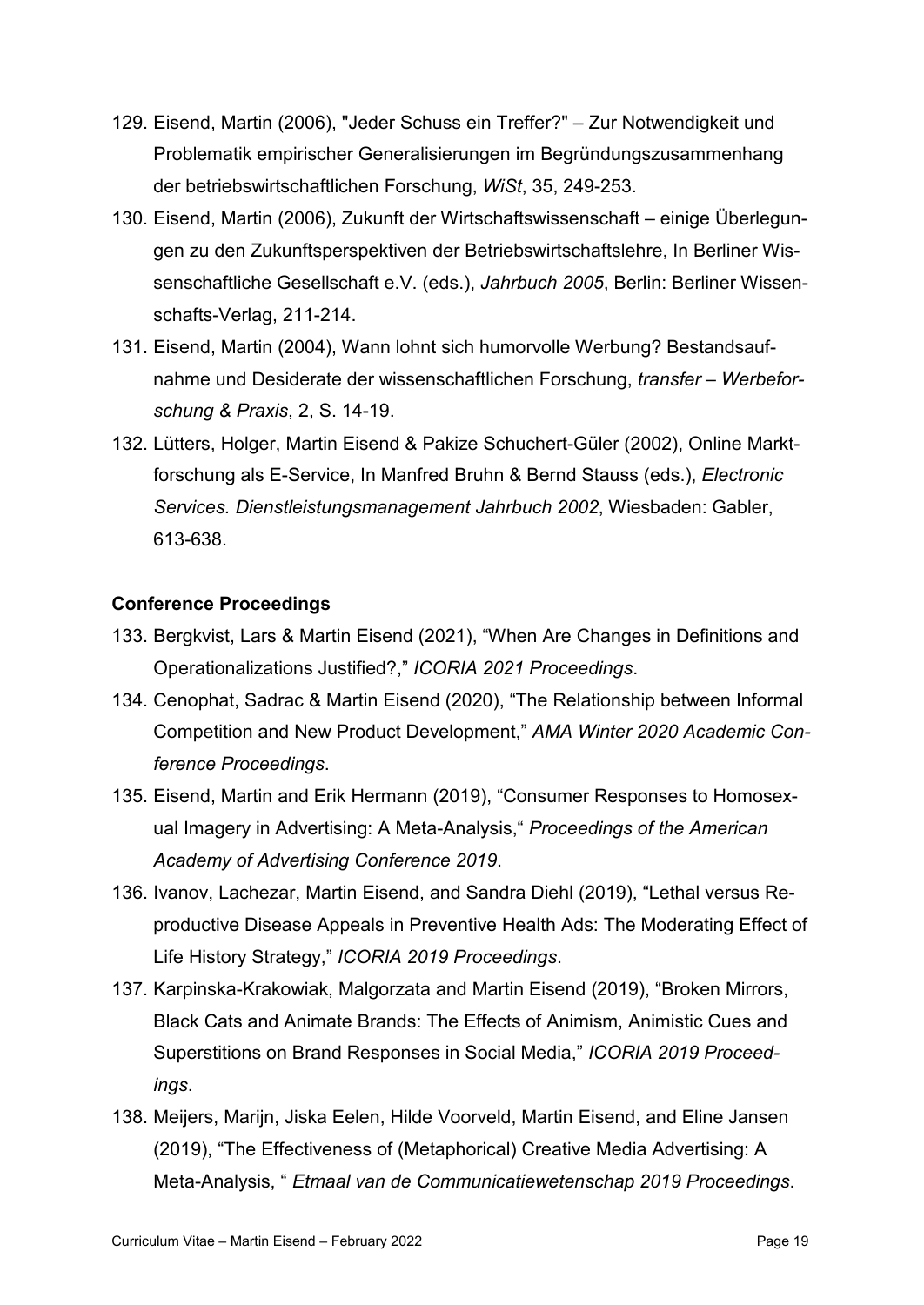- 139. Rößner, Anna, Yaniv Gvili, and Martin Eisend (2019), "Consumer Response to Ethnic and Religious Minorities in Advertising: The Mediating Role of Sociomoral Disgust," *ICORIA 2019 Proceedings*.
- 140. Roth-Cohen, Osnat, Halyna Sofiia Kanevska, and Martin Eisend (2019), "Gender Roles in Online Advertising," *ICORIA 2019 Proceedings*.
- 141. Cenophat, Sadrac, Tomas Bayon, and Martin Eisend (2018), "Service Guarantee and Relationship Investments as Moderating Variables Between Consumer Relationship Vulnerability and Likelihood of Switching," *39th ISMS Marketing Science Conference Proceedings.*
- 142. Eisend, Martin and Farid Tarrahi (2018), "The Relationship Between Persuasion Knowledge and Advertising Investment: What Drives What?," *Proceedings of the American Academy of Advertising Conference 2018.*
- 143. Eisend, Martin, Farid Tarrahi, Eva van Reijmersdal, and Sophie Boerman (2018), "What are the Effects of Disclosing Sponsored Content? A Meta-Analysis," *ICORIA 2018 Proceedings.*
- 144. Evanschitzky, Heiner, Katharina Kils, Matthew Alexander, and Martin Eisend (2018), "Consequences of Participation: A Meta-Analysis," *AMA Winter 2018 Academic Conference Proceedings.*
- 145. Ivanov, Lachezar, Martin Eisend, and Tomas Bayon (2018), "Gendering Humor in Advertising: A Comparison of Spontaneous and Canned Humor," *ICORIA 2018 Proceedings.*
- 146. Karpinska-Krakowiak, Malgorzata and Martin Eisend (2018), "Real or Fake? The Effects of Real versus Fictitious Brands on Consumer Responses to Humor in Advertising Experiments," *ICORIA 2018 Proceedings*.
- 147. Lohrmann, Miriam, Tomas Bayon, and Martin Eisend (2018), "User Designed Products and New Venture Success," *39th ISMS Marketing Science Conference Proceedings.*
- 148. Roessner, Anna, Erik Hermann, and Martin Eisend (2018), "Effects of Ethnic Minority vs. Majority Endorsers in Advertising: The Moderating Influence of Ethnic Diversity in Society," *ICORIA 2018 Proceedings*.
- 149. Segijn, Claire and Martin Eisend (2018), "A Meta-analysis into Multiscreening and Advertising Effectiveness," *ICORIA 2018 Proceedings*.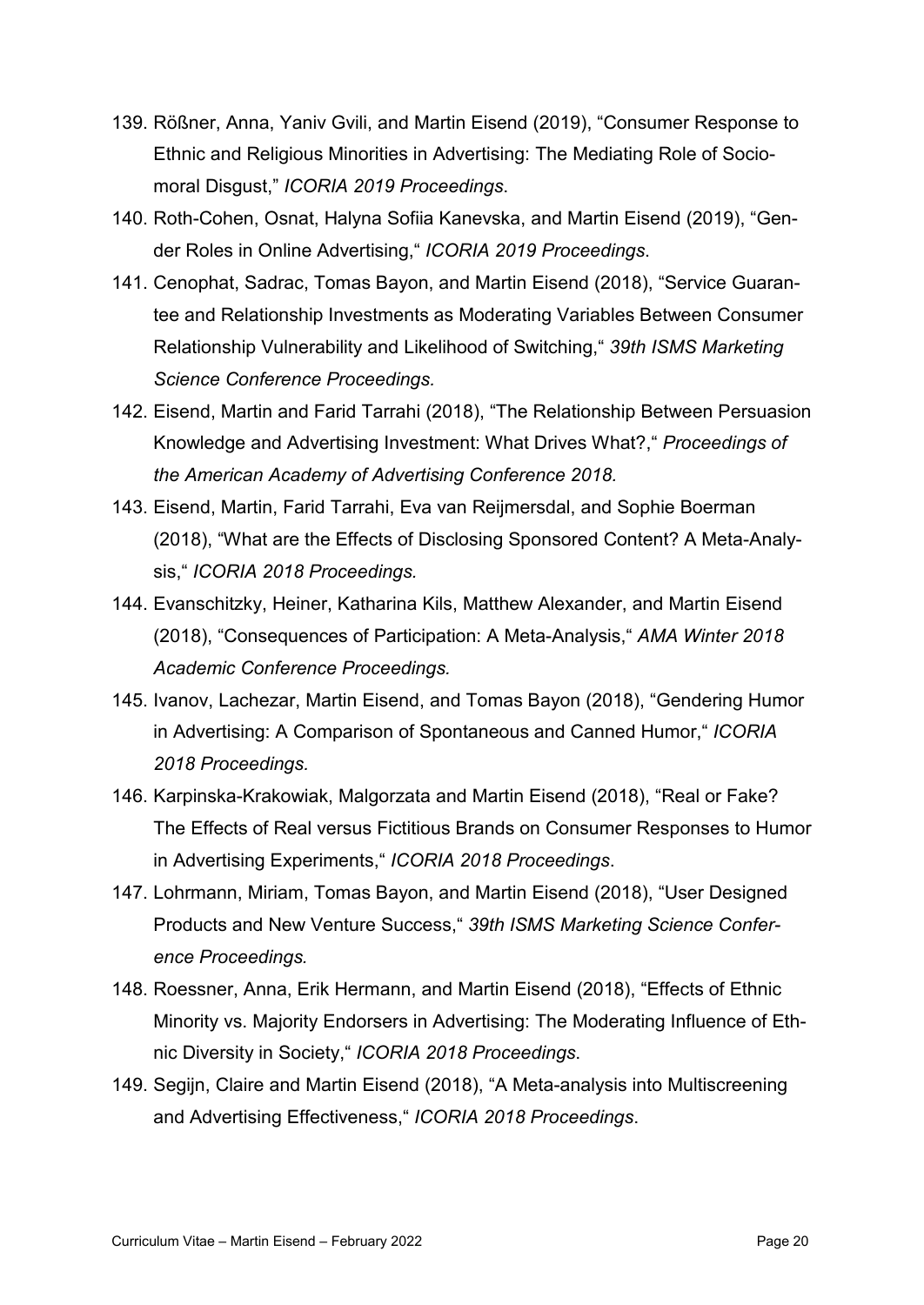- 150. Cenophat, Sadrac, Tomas Bayon, and Martin Eisend (2017), "Consumer Relationship-Vulnerability: Concept and Measurement," *Proceedings of the 125th Annual Convention of the American Psychology Association.*
- 151. Eisend, Martin, Farid Tarrahi, and Malgorzata Karpinska-Krakowiak (2017), "Humor as an Evolutionary Phenomenon: Predicting Its Use and Consequences in Advertising Across Cultures," *ICORIA 2018 Proceedings*.
- 152. Hermann, Erik, Martin Eisend, and Tina Hübner (2017), "The Effect of Sexualized Humor in Endorser Advertising on Heterosexual and Homosexual Consumers," *ICORIA 2018 Proceedings*.
- 153. Lohrmann, Miriam, Tomas Bayon, Martin Eisend, and Yovani Nu (2017), "Development of a Scale to Measure Customer Cognitive Legitimacy," *EMAC 2017 Proceedings.*
- 154. Rößner, Anna and Martin Eisend (2017), "Advertising Effects of Religious Stereotypes: The Moderating Influence of Context News Valence," *ICORIA 2017 Proceedings*.
- 155. Ang, Lawrence and Martin Eisend (2016), "Single Versus Multiple Measurement of Ad and Brand Attitude: A Meta-Analytic Perspective," *ICORIA 2016 Proceedings.*
- 156. Cenophat, Sadrac, Tomas Bayon, and Martin Eisend (2016), "Anticipating Vulnerability and Consumer Switchung Risk in Business-Consumer Relationships," *38th ISMS Marketing Science Conference Proceedings.*
- 157. Rosengren, Sara and Martin Eisend (2016), "The Impact of Advertising Creativity: A Meta-Analysis," *ICORIA 2016 Proceedings.*
- 158. De Meulenaer, Sarah, Nathalie Dens, Patrick De Pelsmacker, and Martin Eisend (2015), "Cross-Cultural Analysis of Consumer Responses to Male and Female Gender Stereotyping in Advertising," *ICORIA 2015 Proceedings*.
- 159. Knoll, Silke and Martin Eisend (2015), "Does Advertising Make Us Happy? The Influence of Advertising Spending on Quality of Life," *ICORIA 2015 Proceedings*.
- 160. Pick, Doreén and Martin Eisend (2015), "Customer Responses to Switching Costs: The Moderating Influence of Culture," *AMA Winter 2015 Academic Conference Proceedings.*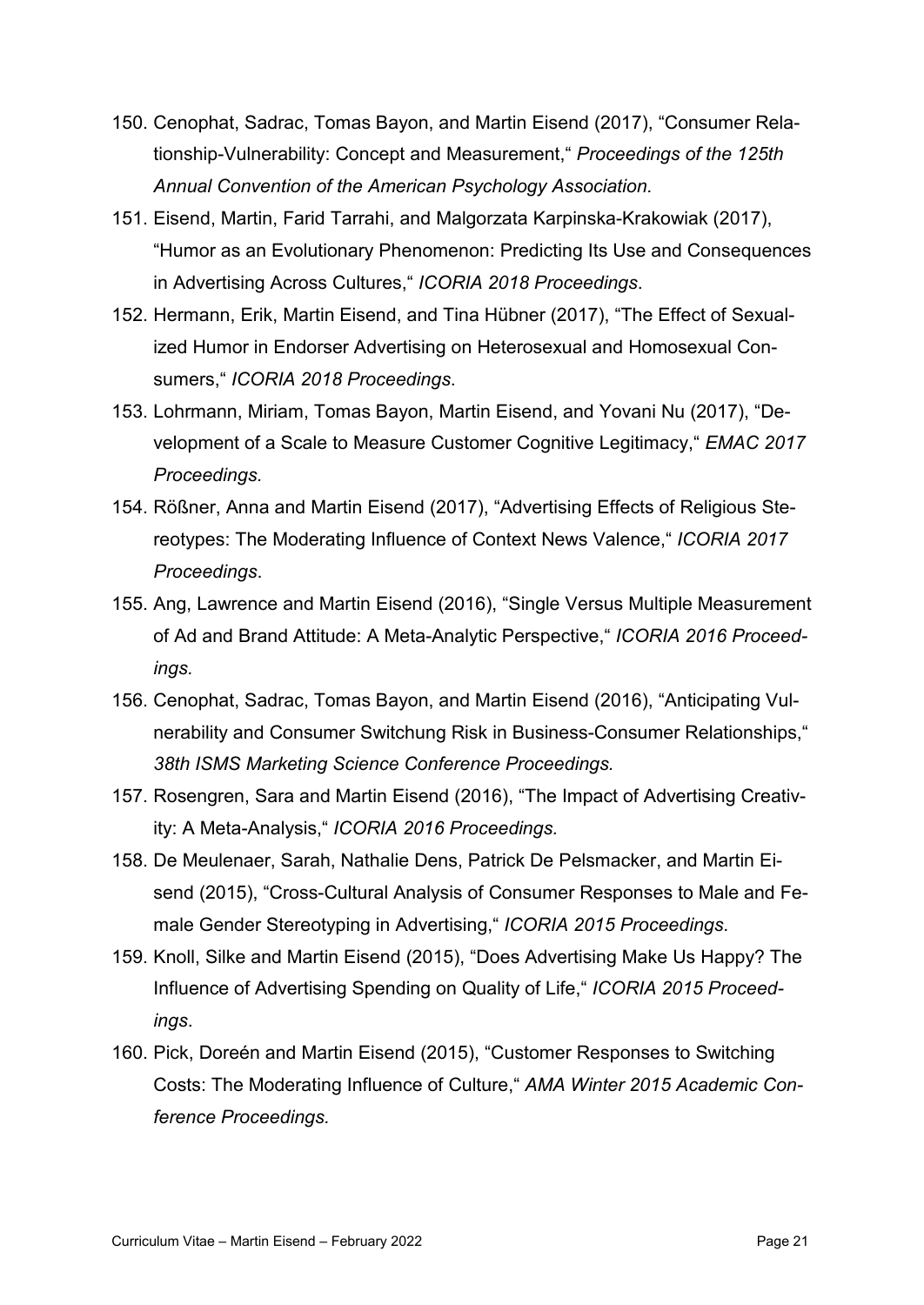- 161. Rößner, Anna, Martin Eisend, and Maren Kämmerer (2015), "Ethnic Stereotyping in Advertising: The Moderating Effect of Humor on Minority and Majority Groups," *ICORIA 2015 Proceedings*.
- 162. Eisend, Martin (2014), "How Effective Is Advertising? A Meta-Meta-Analysis of Effect Sizes in Advertising Research," *ICORIA 2014 Proceedings*.
- 163. Eisend, Martin and Donald R. Lehmann (2014), "Assessing the Influence of Influential Papers," *AMA Winter 2014 Academic Conference Proceedings.*
- 164. Hermann, Erik and Martin Eisend (2014), "The Cultivation Effect of Facebook Use on Users' Perceptions of and Attitudes towards Ethnic Minorities," *ICORIA 2014 Proceedings*.
- 165. Pick, Doreén and Martin Eisend (2014), "Consequences of Switching Costs in Service Contexts: A Meta-Analytic Assessment," *AMA Winter 2014 Academic Conference Proceedings.*
- 166. Tarrahi, Farid, Martin Eisend, and Florian Dost (2014), "Antecedents and Consequences of Price Fairness Perceptions: A Meta-analytic Study," *36th ISMS Marketing Science Conference Proceedings.*
- 167. Eisend, Martin, Heiner Evanschitzky, and David I. Gilliland (2013), "The Influence of Organizational and National Culture on New Product Performance," *AMA Winter 2013 Academic Conference Proceedings.*
- 168. Eisend, Martin, Julia Plagemann, and Julia Sollwedel (2013), "Gender Stereotyping in Humorous Advertising: Occurrence and Effectiveness," *ICORIA 2013 Proceedings.*
- 169. : Eisend, Martin and Farid Tarrahi (2013), "Meta-Analysis Selection Bias in Marketing Research," *AMA Winter 2013 Academic Conference Proceedings.*
- 170. Eisend, Martin (2012), "The Moderating Influence of Involvement on Two-Sided Advertising Effects," *ICORIA 2012 Proceedings*.
- 171. Schmidt, Susanne and Martin Eisend (2012), "Advertising Repetition Are Three Exposures Enough?," *ICORIA 2012 Proceedings*.
- 172. Eisend, Martin and Silke Knoll (2011), "Shifting Ad Spending From Traditional Media To Online Media: Effects On Trust In Advertising Media," *EMAC 2011 Proceedings.*
- 173. Eisend, Martin and Silke Knoll (2011), "Transnational Trust in Advertising Media," *AMA Winter 2011 Academic Conference Proceedings.*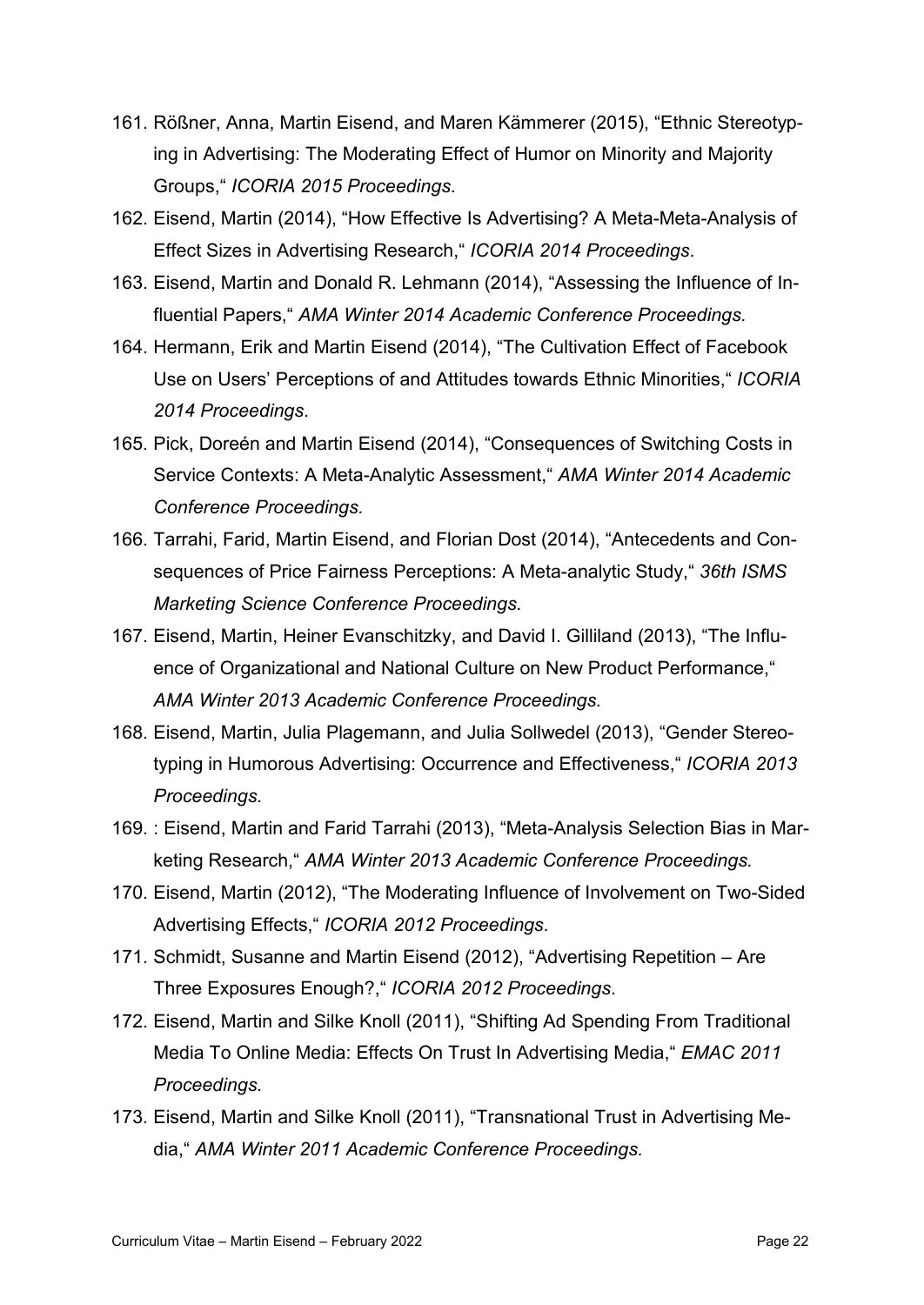- 174. Eisend, Martin, Silke Knoll, Susanne Schmidt, and Ruziye Canbazoglu (2011), "How Does Shifting Ad Budgets Impact Trust in Advertising Media," *ICORIA 2011 Proceedings.*
- 175. Küster, Franziska and Martin Eisend (2011), "Time Heals Many Wounds. Explaining Immediate and Delayed Effects of Message Sidedness," *ICORIA 2011 Proceedings*.
- 176. Küster, Franziska and Martin Eisend (2011), "The Sleeper Effect of the Message: Explaining Immediate and Delayed Effects of Message Sidedness," *AMA Winter 2011 Academic Conference Proceedings.*
- 177. Küster, Franziska, Martin Eisend, and Alfred Kuß (2011), "The Sleeper Effect Of The Message - Explaining Immediate And Delayed Effects Of Message Sidedness," *EMAC 2011 Proceedings.*
- 178. Eisend, Martin (2010), "How Humor in Advertising Works: A Test of Alternative Models," *AMA Winter 2010 Academic Conference Proceedings.*
- 179. Eisend, Martin (2010), "The Relationship between Gender Stereotyping in Advertising and Gender-Related Values in Society," *ICORIA 2010 Proceedings*.
- 180. Eisend, Martin and Franziska Küster-Rohde (2010), "The Effectiveness of Publicity versus Advertising: A Meta-Analysis," *ICORIA 2010 Proceedings*.
- 181. Eisend, Martin and Susanne Schmidt (2010), "Success Factors of Internationalization Strategies in Business Research," *AMA Winter 2010 Academic Conference Proceedings.*
- 182. Langner, Tobias and Martin Eisend (2010), "Effects of Celebrity Endorsers' Attractiveness and Expertise on Brand Recall of Transformational and Informational Products," *ICORIA 2010 Proceedings*.
- 183. Eisend, Martin (2009), "Affective and Cognitive Effects of Humor in Advertising: A Test of Alternative Models," *ICORIA 2009 Proceedings*.
- 184. Eisend, Martin (2009), "Is Peer Review Reliable? It Depends on What We Measure," *AMA Winter 2009 Academic Conference Proceedings.*
- 185. Fell, Anja and Martin Eisend (2009), "Placebo Effects of Brand Awareness and Brand Quality," *EMAC 2009 Proceedings*.
- 186. Steinhagen, Josefine, Martin Eisend, and Silke Knoll (2009), "Gender Roles in Advertising: A Comparison of Public and Private TV Channels in Germany," *EMAC 2009 Proceedings*.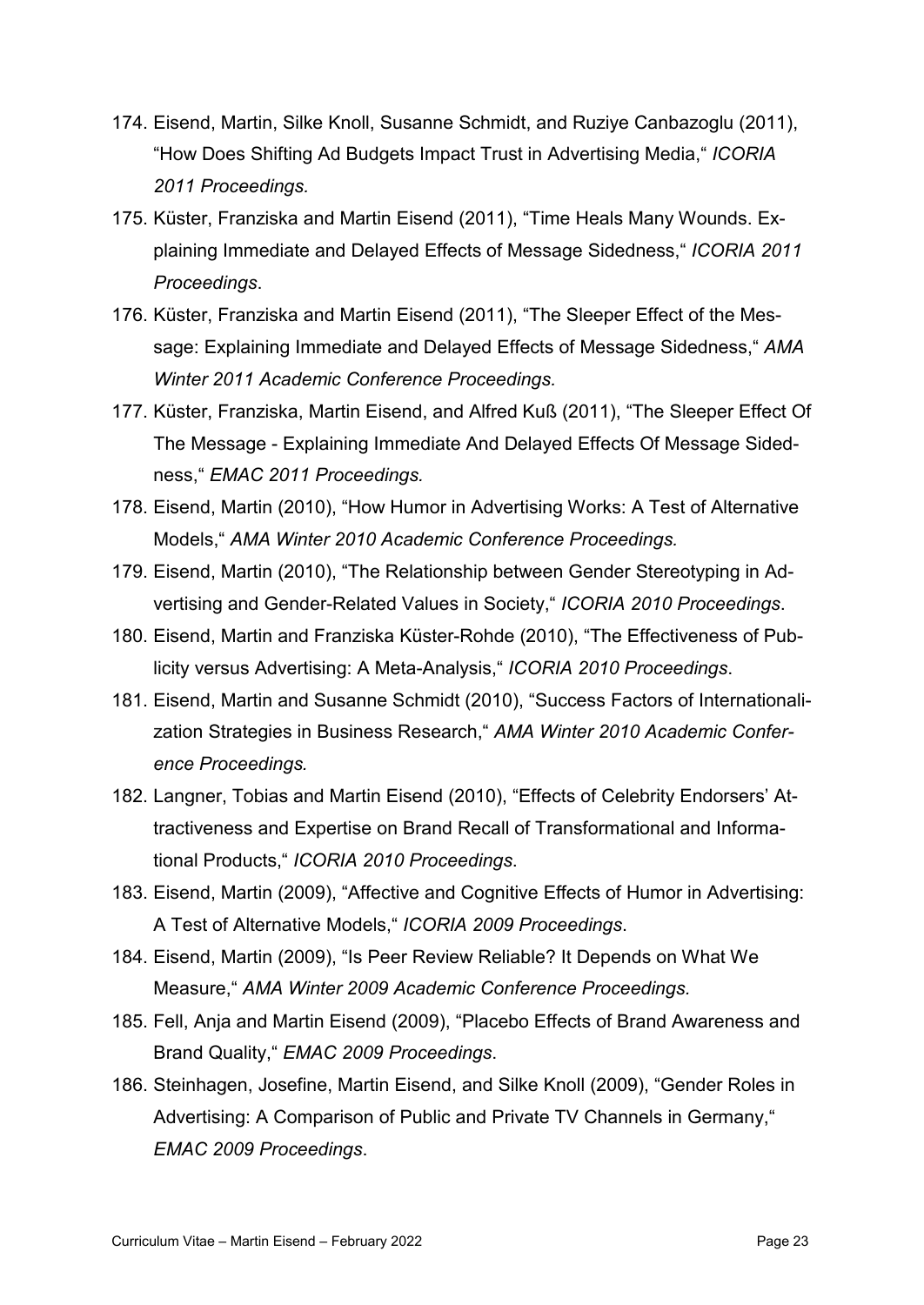- 187. Steinhagen, Josefine, Martin Eisend, and Silke Knoll (2009), "Gender Roles in Advertising: A Comparison of Public and Private TV Channels in Germany," *ICORIA 2009 Proceedings*.
- 188. Eisend, Martin (2008), "Dual Processing and Message Sidedness: The Effects of Involvement in Two-Sided Advertising," *AMA Winter 2008 Academic Conference Proceedings.*
- 189. Eisend, Martin (2008), "The Impact of Humor in Two-Sided Messages: Effects of Arousal and Distraction," *EMAC 2008 Proceedings.*
- 190. Eisend, Martin and Tobias Langner (2008), "The Impact of Celebrity Attractiveness and Competence Fit: Immediate and Delayed Effects," *ICORIA 2008 Proceedings*.
- 191. Eisend, Martin and Pakize Schuchert-Güler (2008), "Do Consumers Mind Buying Illicit Goods? The Case of Counterfeit Purchases," *European Advances in Consumer Research.*
- 192. Eisend, Martin and Pakize Schuchert-Güler (2008), "How Consumers Cope with Buying Counterfeits: Effects of Dissonance Reduction Strategies, " *Academy of Marketing Science Conference 2008 Proceedings.*
- 193. Eisend, Martin and Pakize Schuchert-Güler (2008), "How Consumers Cope With Their Own Illicit Behavior When Purchasing Counterfeit Brands," *EMAC 2007 Proceedings.*
- 194. Koch, Jochen, Martin Eisend, and Arne Petermann (2008), "The Impact of Complexity on Path Dependent Decision Making," *AMA Winter 2008 Academic Conference Proceedings.*
- 195. Koch, Jochen, Martin Eisend, and Arne Petermann (2008), "The Impact of Complexity on Path Dependent Decision Making," *EMAC 2008 Proceedings.*
- 196. Kralisch, Anett and Martin Eisend (2008), "Factors Influencing Information Search and Satisfaction on an International E-Health Website. A Cross-Cultural Study," *Academy of Marketing Science Conference 2008 Proceedings.*
- 197. Langer, Alexandra, Martin Eisend, and Alfred Kuß (2008), "The Impact of Eco-Labels on Consumers: Less Information, More Confusion*?,*" *European Advances in Consumer Research.*
- 198. Möller, Jana and Martin Eisend (2008), "The Impact of Culture on Attitude towards Web Advertising," *ICORIA 2008 Proceedings*.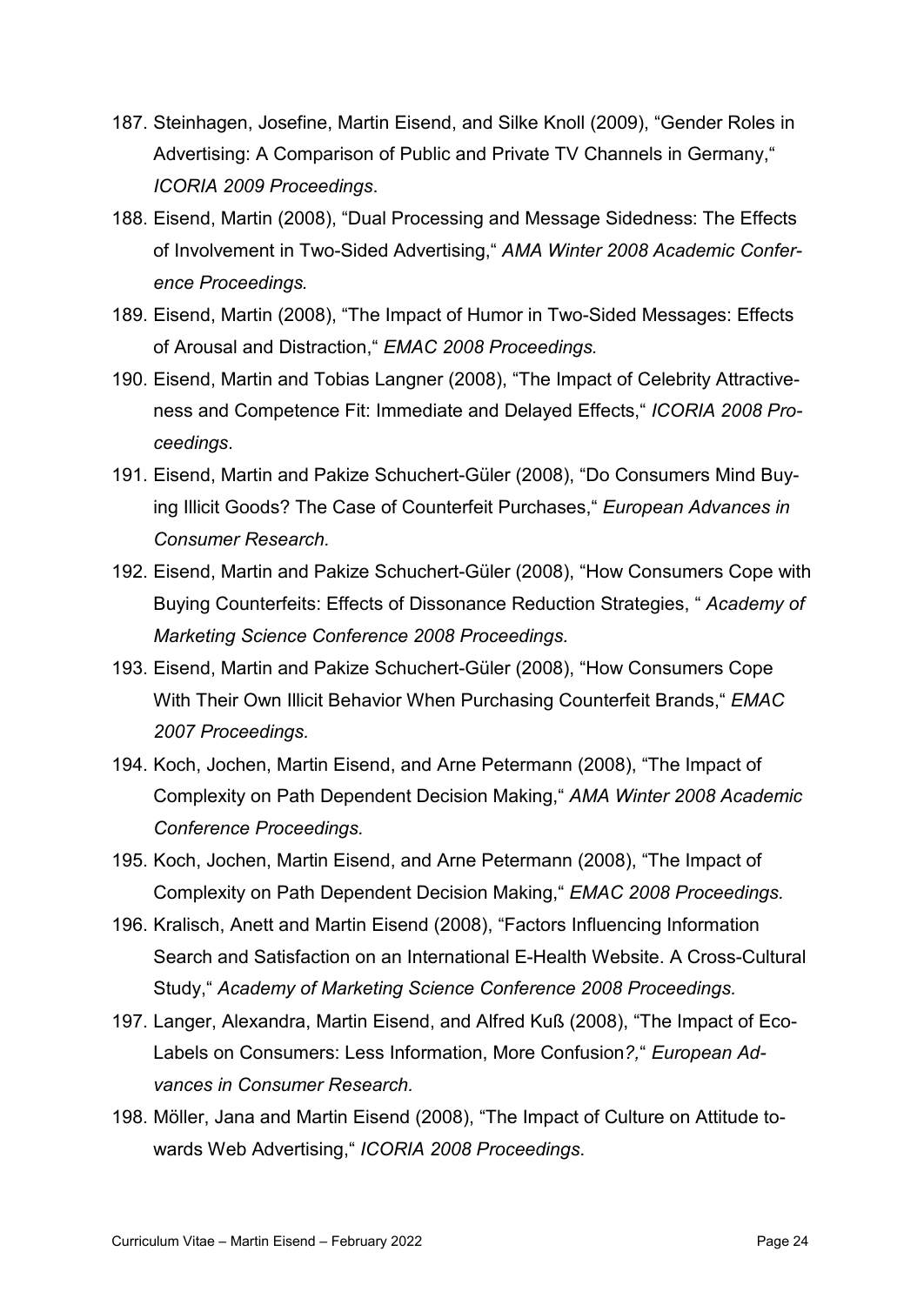- 199. Eisend, Martin (2007), "A Meta-Analysis of Humor Effects in Advertising," *Advances in Consumer Research,* 34, 320-323.
- 200. Eisend, Martin (2007), "Explaining the Joint Effect of Source Credibility and Negativity of Information in Two-Sided Messages," *AMA Winter 2007 Academic Conference Proceedings.*
- 201. Eisend, Martin (2007), "How Humor Works in Advertising: A Meta-Analytic Structural Equations Analysis of an Integrative Framework," *EMAC 2007 Proceedings.*
- 202. Eisend, Martin (2007), "The Impact of Scarcity Claims in Advertising: The Mediating Role of Third-Person Effects," *ICORIA 2007 Proceedings*.
- 203. Eisend, Martin (2007), "The Role of Involvement in Two-Sided Persuasion," *ICORIA 2007 Proceedings*.
- 204. Eisend, Martin and Alexandra Langer (2007), "The Impact of Brand Personality Dimensions on Brand Performance," *AMA Winter 2007 Academic Conference Proceedings.*
- 205. Jäger, Tilmann and Martin Eisend (2007), "Effects of Fear-Arousing and Humorous Appeals in Public Service Advertising: The Role of Enduring Issue Involvement," *EMAC 2007 Proceedings*.
- 206. Eisend, Martin (2006), ""If You Can't Say Anything Nice, It Had Better Be Funny!" The Impact of Humor in Two-Sided Messages," *European Advances in Consumer Research*.
- 207. Eisend, Martin (2006), "Should Marketers Mention Negative Product Attributes Deliberately? Disentangling the Net Effect of Source Credibility and Negativity of Information in Two-Sided Advertising," *ICORIA 2006 Proceedings*.
- 208. Schuchert-Güler, Pakize, Jana Möller, Kathrin Hahn, and Martin Eisend (2006), "Explaining the Impact of Salespersons' Ingratiatory Behavior on Customers: An Attribution Approach," *Proceedings of the IFSAM VIIIth World Congress.*
- 209. Eisend, Martin (2005), "The Role of Meta-analysis in Marketing and Consumer Behavior Research: Stimulator or Inhibitor?," *Advances in Consumer Research.*
- 210. Eisend, Martin, Kathrin Hahn, and Pakize Schuchert-Güler (2005), "Effects of Consumer's Prior Awareness and Marketer's Voluntariness of Negative Disclosures in Two-Sided Messages," *EMAC 2005 Proceedings*.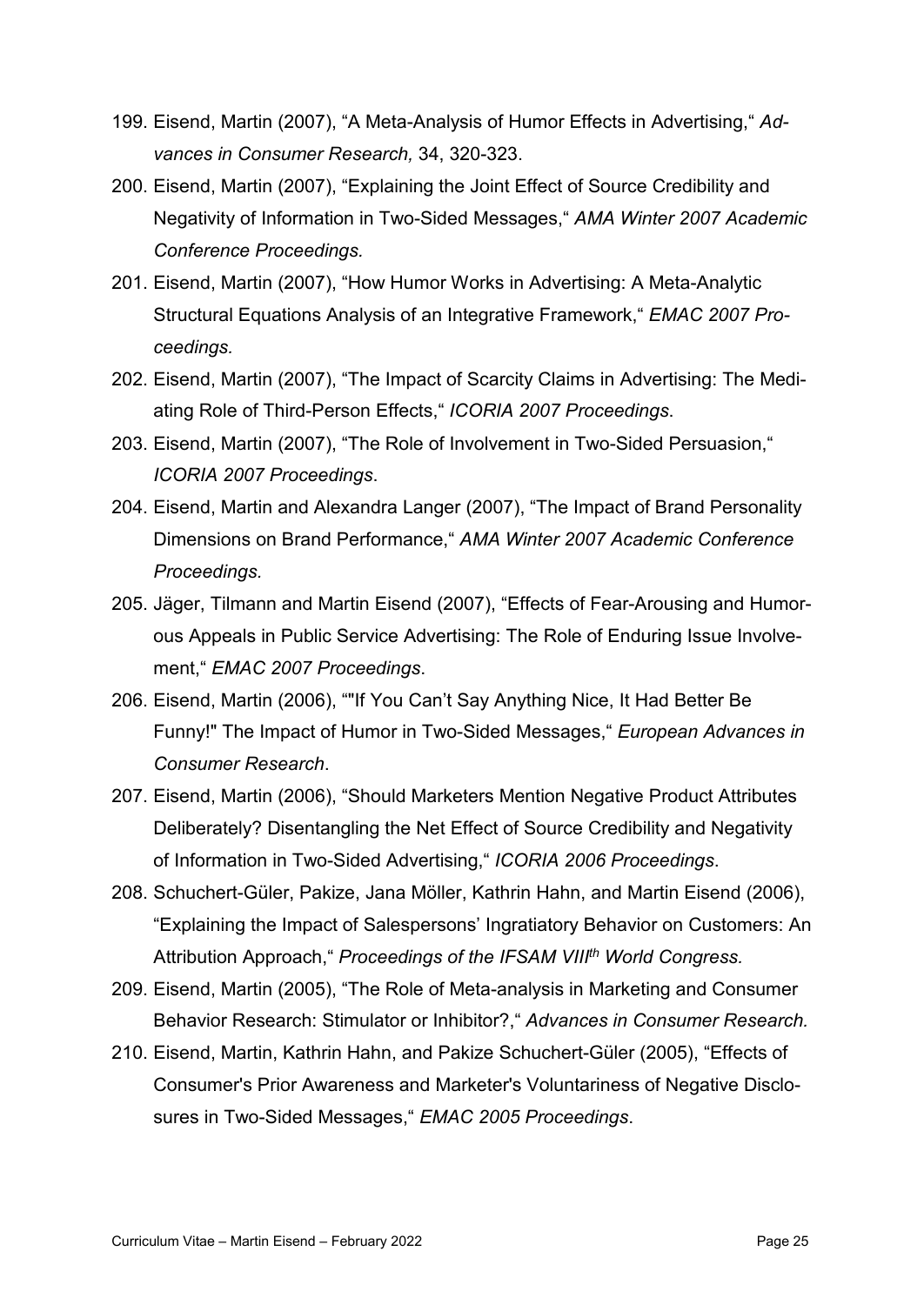- 211. Eisend, Martin, Jana Möller, and Pakize Schuchert-Güler (2005), "Salespeople's Ingratiatory Behavior and Customers' Attributions: Effects of Purchase Situation, Sales Commission, and Cognitive Capacity," *EMAC 2005 Proceedings*.
- 212. Kralisch, Anett and Martin Eisend (2005), "Risk Reduction and Website Satisfaction in a Cross-cultural Context," *Proceedings of the 6th Annual Conference of the Association of Internet Researchers.*
- 213. Kralisch, Anett and Martin Eisend (2005), "The Impact of Culture on Website Navigation Behaviour," *HCI – International Conference on Human-Computer Interaction Proceedings.*
- 214. Eisend, Martin (2004), "Is it Still Worth to Be Credible? A Meta-Analysis of Temporal Patterns of Source Credibility Effects in Marketing," *Advances in Consumer Research*, 31, 352-357.
- 215. Eisend, Martin and Pakize Schuchert-Güler (2004), "How Can Marketers Improve the Persuasive Impact of Two-Sided Messages? A Meta-Analysis on the Effects of Message Sidedness in Marketing Communication," *EMAC 2004 Proceedings*.
- 216. Schuchert-Güler, Pakize, Martin Eisend, and Holger Lütters (2001), "Consumer and Happiness. An Approach to Integrate the Concept of Happiness into Marketing Theory, " *European Advances of Consumer Research*.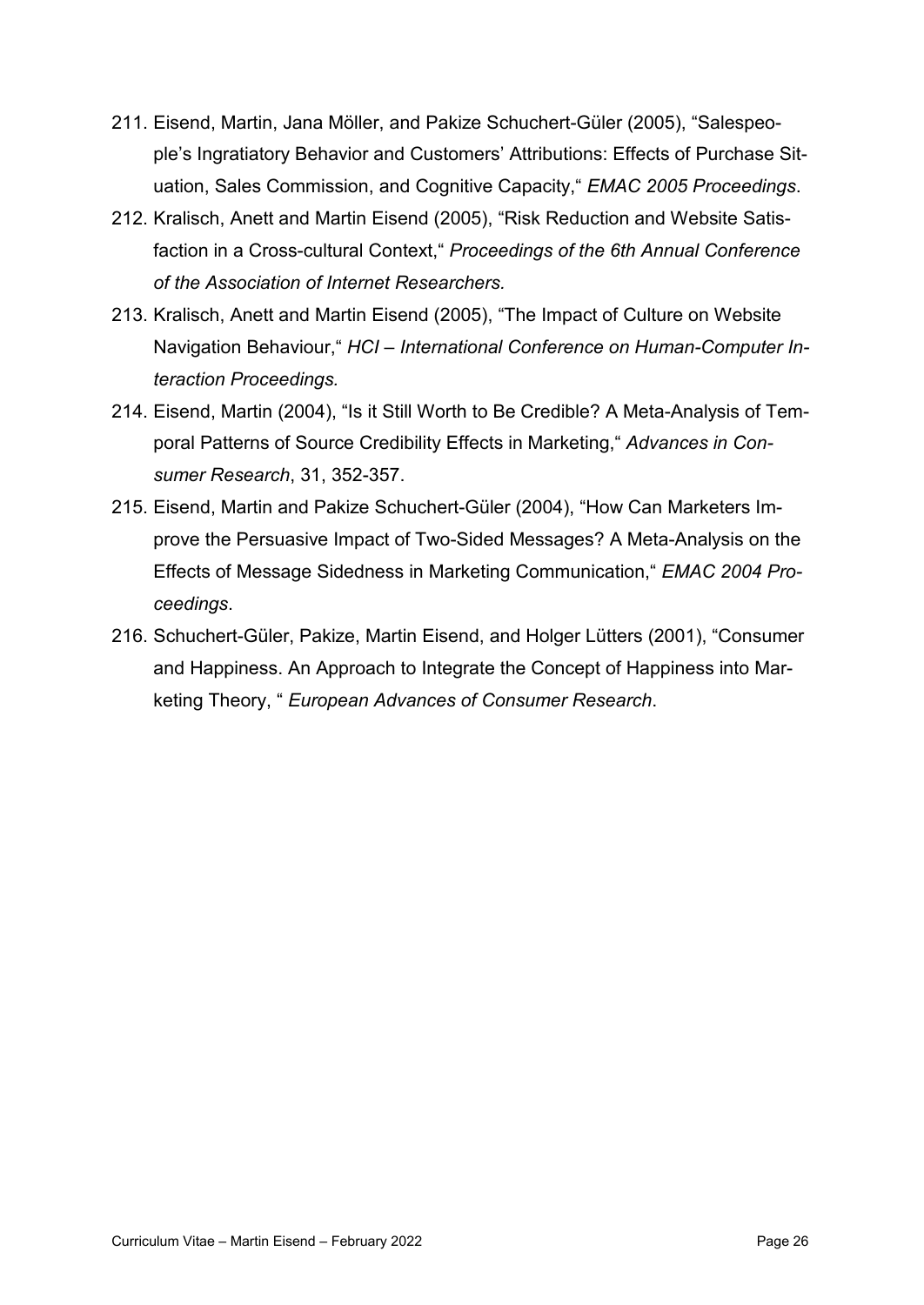## **INVITED RESEARCH PRESENTATIONS**

- <span id="page-29-0"></span>2019/03/19 "Sexual Orientation, Consumer Behavior, and Advertising: Meta-Analytic Findings", University of Ljubljana, Slovenia
- 2018/03/20 "Persuasion Knowledge in the Marketplace", University of Georgia, Athens, USA
- 2017/07/03 "Metaanalyse und Marketingforschung", Heinrich-Heine-Universität Düsseldorf, Germany
- 2016/05/30 "Generalizations about Marketing and Advertising Research A Meta-Meta-Analysis Approach", Stockholm School of Economics, Sweden
- 2016/04/05 "Introduction to Meta-Analysis", King's College London, UK
- 2016/02/16 "Humor in Advertising", Macquarie University, Sydney, Australia
- 2015/07/05 "Meta-Analysis in Advertising Research", Birkbeck University of London, UK
- 2015/04/08 "Have We Progressed Marketing Knowledge? A Meta-Meta-Analysis of Efect Sizes in Marketing Research", University of Vienna, Austria
- 2011/05/13 "Humor in der Werbung", University Stuttgart-Hohenheim, Germany
- 2010/11/11 "Metaanalyse", WHU Otto Beisheim School of Management, Vallendar, Germany
- 2010/11/05 "Einführung in the Metaanalyse", Leopold-Franzens-Universität Innsbruck, Austria
- 2010/05/21 "Geschlechterrollen in der Werbung", IMU-Forschungsdialog, University of Mannheim, Germany
- 2009/11/28 "Erfolgsfaktoren bei Berufungsverfahren und beim Lehrstuhlaufbau", University St. Gallen, Switzerland
- 2006/09/11 "Metaanalysen", University of Siegen, Germany
- 2005/11/07 "Metaanalyse Einführung und kritische Diskussion", Humboldt Universität zu Berlin, Germany
- 2005/05/10 "Zukunft der Wirtschaftswissenschaft", Annual Meeting of the Berliner Wissenschaftliche Gesellschaft, Berlin, Germany
- 2005/01/13 "Two-Sided Advertising", Copenhagen Business School, Denmark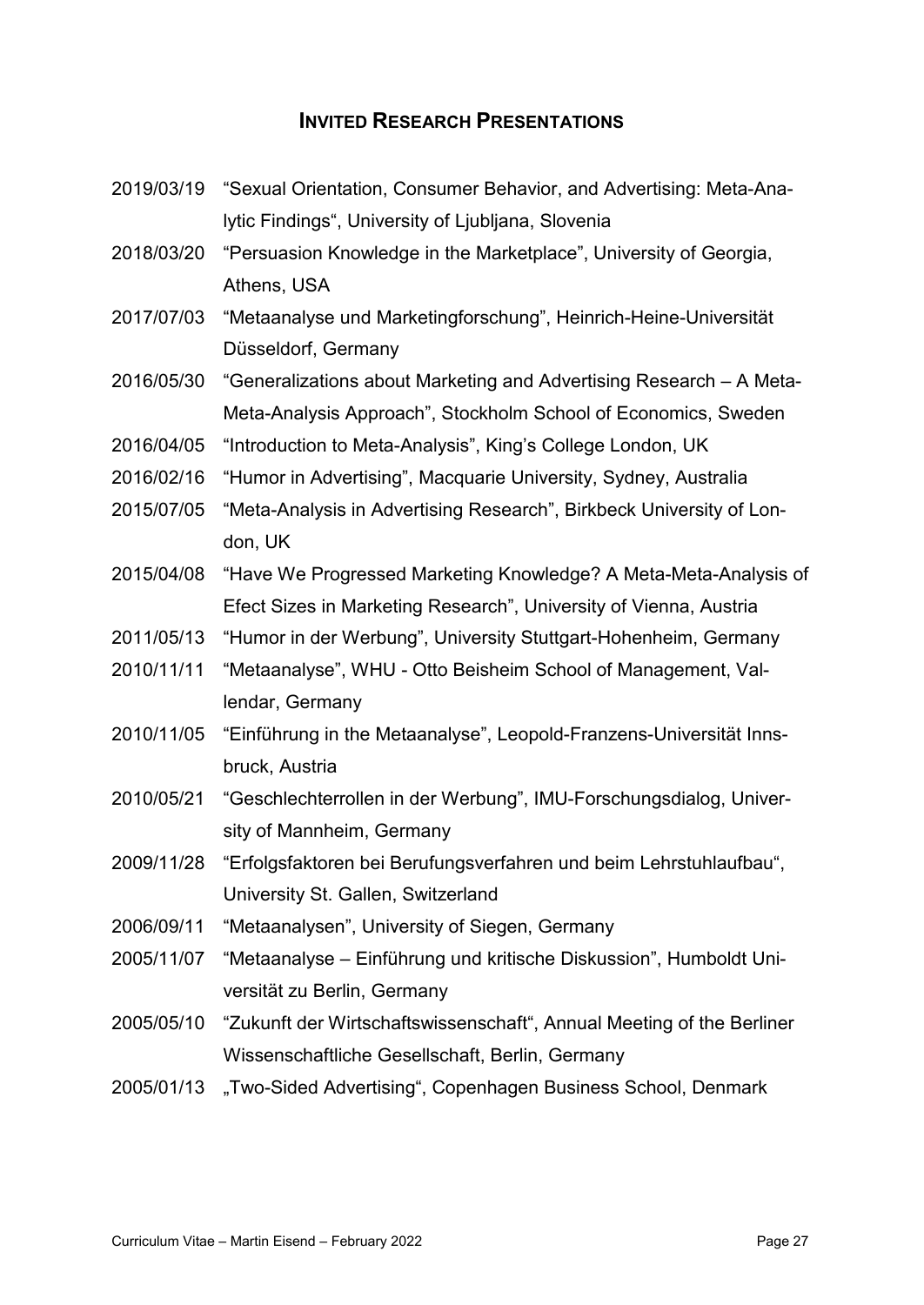## **RESEARCH MANAGEMENT EXPERIENCE**

## <span id="page-30-1"></span><span id="page-30-0"></span>**Administrative Roles and Functions in University Bodies**

- since 10/2018 Vice President for Research, Young Scientists, and Knowledge Transfer, European University Viadrina
- since 10/2018 Member of the Foundation Council of the European University Viadrina
- 4/2012 9/2017 Board member of the Senate and from 9/2015 9/2016 Deputy Chairman of the Senate, European University Viadrina
- 4/2012 11/2016 and 10/2017 4/2018

Study Dean and Examination Office Manager of the Faculty of Business Administration and Economics, European University Viadrina

- since 10/2011 Member of the PhD Admission Board of the Faculty of Business Administration and Economics, European University Viadrina
- since 2011 Member of the Equal Opportunities Council, European University Viadrina
- 2011 2013 Spokesperson of the Graduate School "Dynamic Capabilities and Relationships", European University Viadrina; since 4/2013 responsible researcher of the Graduate School
- 10/2009 9/2019 Board member of the Faculty Council of the Faculty of Business Administration and Economics, European University Viadrina
- 2004 2008 Erasmus/Sokrates coordinator for student exchange, Free University Berlin
- 2001 2003 Board member of the Business School Faculty Council, Free University Berlin

## <span id="page-30-2"></span>**Professional Service and Functions outside the University**

- since 1/2022 Vice-President of the American Advertising Academy
- since 1/2020 Chairman of the steering group of the EU Competence Network of Brandenburg Universities
- since 10/2019 Member of the Jury of the Brandenburg Postdoc Award
- 6/2018 6/2021 President of the European Advertising Academy
- 6/2014 6/2008 Publications Manager of the European Advertising Academy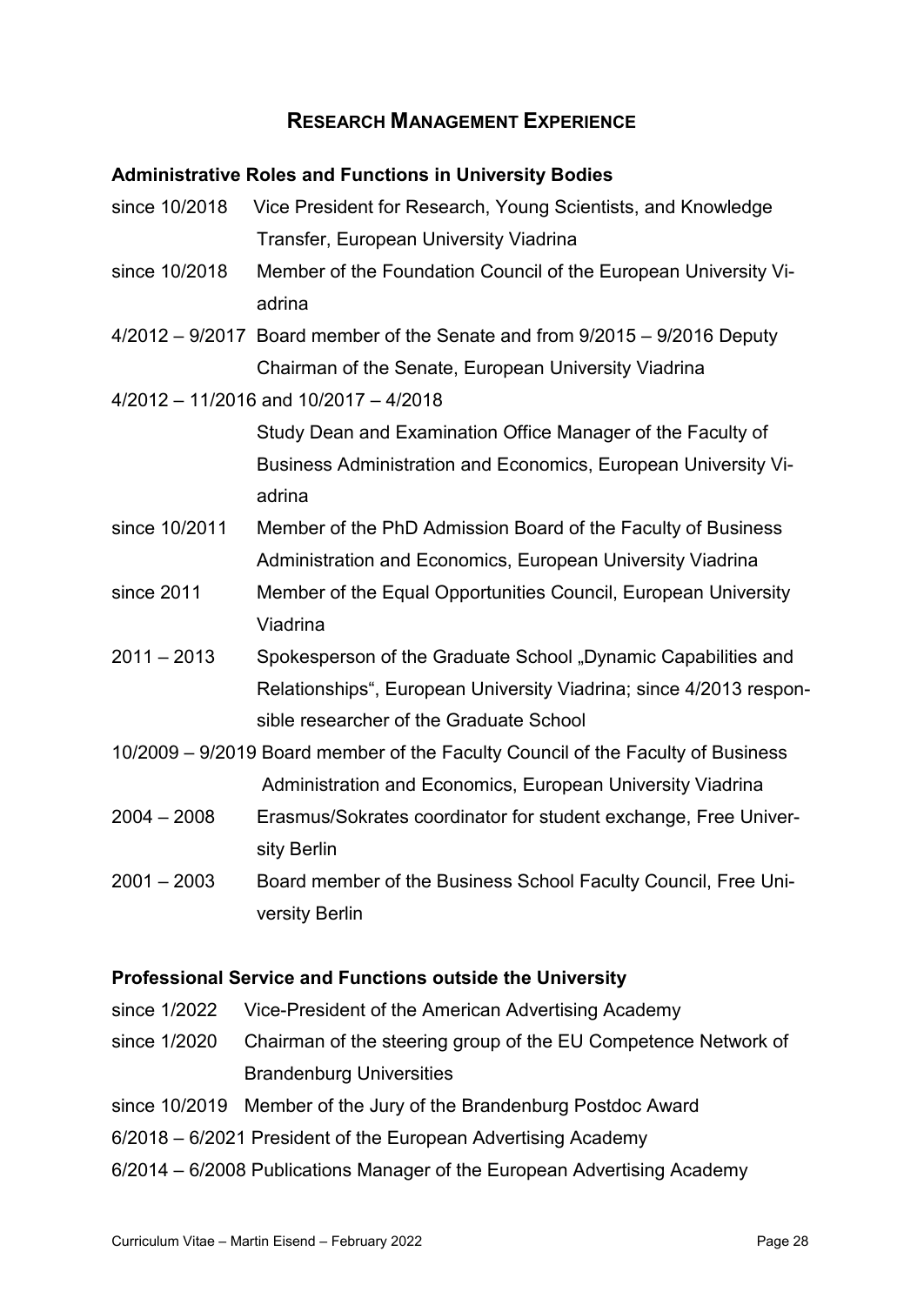- since 6/2011 Executive Board member of the European Advertising Academy
- 2008 2014 Responsible researcher and supervisor in the doctoral program "Research on Organizational Paths", Free University Berlin

#### <span id="page-31-0"></span>**Editor and Editorial Board Member / Activities as Reviewer**

Serving on the editorial review boards of all major marketing communication journals (*International Journal of Advertising, Journal of Advertising, Journal of Advertising Research, Journal of Interactive Advertising, Journal of Marketing Communications*) and I am an Associate Editor of the *International Journal of Advertising*.

Co-editor of a special issue on "Re-Inquiries in Advertising Research" at the *Journal of Advertising* in 2015. I have (co-)edited the ICORIA special issues at the *International Journal of Advertising* in 2016, 2017, 2018, and 2019.

Regular reviewer for marketing journals such as the *Journal of Marketing, Journal of Marketing Research, Journal of Consumer Psychology, International Journal of Research in Marketing, Journal of the Academy of Marketing Science*, *Information Systems Research*, etc. I have received a Best Reviewer Award from the *Journal of Advertising* in 2011 and from the *Journal of Advertising Research* in 2021.

Reviewer for several national grant sponsors such as Deutsche Forschungsgemeinschaft (Germany), Netherlands Organization for Scientific Research (NWO), Research Foundation - Flanders (Belgium), Schweizer Nationalfonds (Switzerland).

## <span id="page-31-1"></span>**Conference and Workshop Organisation**

|            | 2020, 2015, PhD Workshop (VHB-ProDok) "Meta-analysis", Berlin       |
|------------|---------------------------------------------------------------------|
| 2014, 2012 |                                                                     |
| 2011       | 10th International Conference on Research in Advertising (ICORIA),  |
|            | <b>Berlin</b>                                                       |
| 2008       | Workshop "New Developments in Partial Least Squares (PLS)", Berlin  |
| 2007       | Workshop "Linear Structural Equation Models with AMOS 6.0", Berlin  |
| 2006       | Workshop "Critical Reflexion on Empirical Research Methods", Berlin |
| 2005       | Marketing Assistant Professor Meeting, Berlin                       |
| 2001       | Research Conference Marketing, Berlin                               |
|            |                                                                     |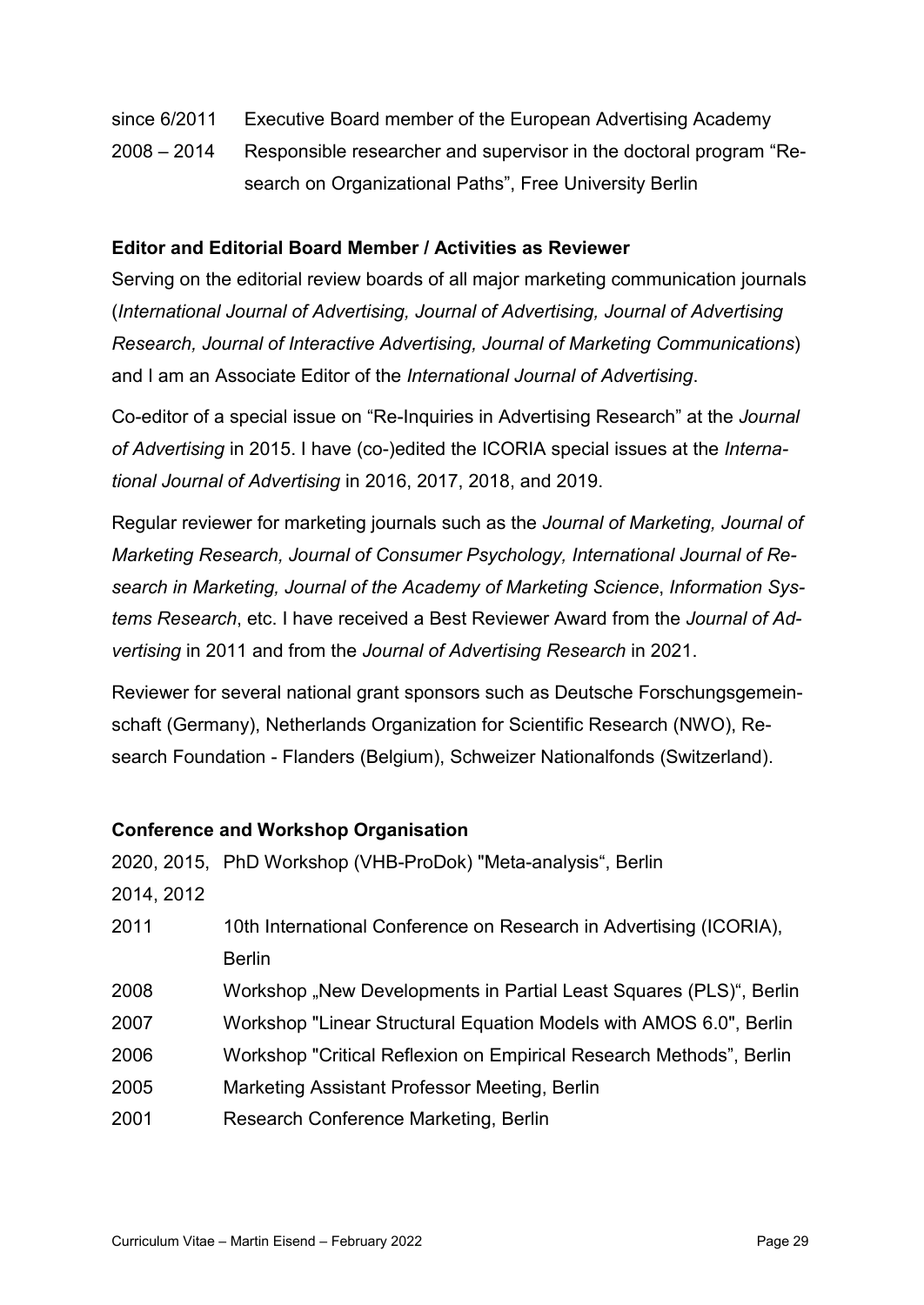## **INDUSTRY COOPERATIONS AND MEDIA MENTIONS**

## <span id="page-32-0"></span>**Industry Cooperations**

| <b>Since 2020</b> | Member of the regional advisory council of the Center East-Bran-    |
|-------------------|---------------------------------------------------------------------|
|                   | denburg/Promotion of Trade and Industry Brandenburg                 |
| <b>Since 2019</b> | Member of the Advisory Council for Trade and Industry of the Ma-    |
|                   | jor of Frankfurt/Oder                                               |
| 2013              | Consultant/expertise on determinants of counterfeit purchase inten- |
|                   | tions for Sidley Austin LLP (law firm)                              |
| 2008              | Shopper survey at shopping mall "Oderturm"                          |
| 2005              | Marketing training for managers of the Berlin Chemie AG             |
| 2003              | Expertise on consumer information behavior and consumer policy      |
|                   | for ECC Public Affairs, Berlin                                      |
| 2001              | Consultation of the publisher "Vorwaerts"                           |

## **Keynotes and Presentations to Practitioners**

| 2019: | Hanse-Club Frankfurt (Oder): "Der Wert der Marke" (The Value of a |
|-------|-------------------------------------------------------------------|
|       | Brand)                                                            |

- 2016: 2. Frankfurter Wissenschafts- und Wirtschaftstag: "Humor in der Werbung"" (Humor in Advertising)
- 2012: Brandenburger Führungskreis Vertrieb: "Die Rolle von Marketing und Vertrieb für den Unternehmenserfolg" (The Role of Marketing and Distribution for Firm Performance)
- 2008: Expertenpanel Markenverband Berlin: "Wirtschaftsfaktor Werbung" (Advertising as Economic Driver)

## **Media Mentions**

Work has been featured by a number of national broadcast media (Deutsche Welle, RBB, Radio Bremen) and by national and international newspapers (MOZ, Der Tagesspiegel, sifted).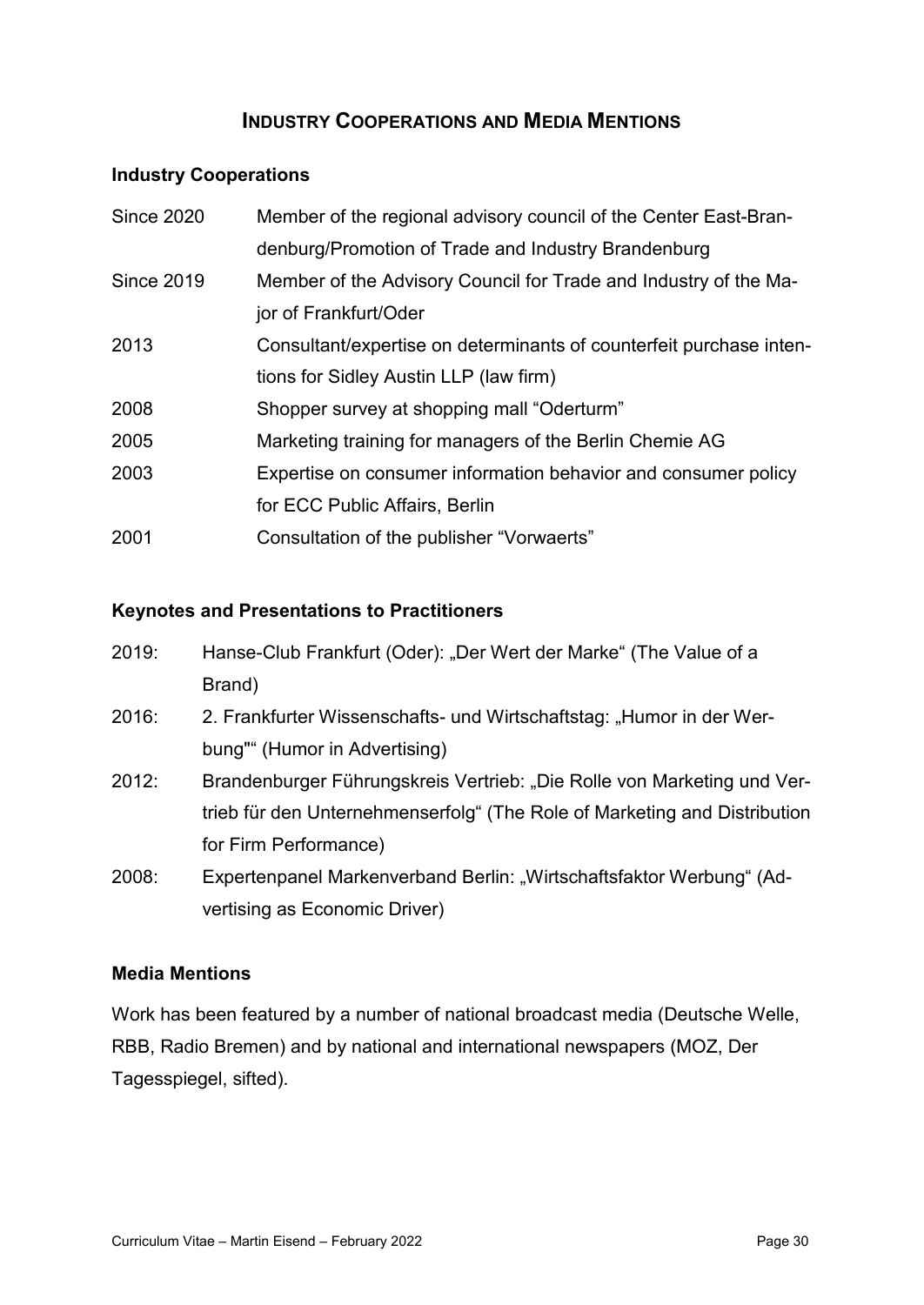# **TEACHING EXPERIENCE**

## <span id="page-33-0"></span>**Undergraduate Courses**

- Introduction to Marketing
- Strategic Marketing
- **Buyer Behavior**
- Market Research

## **Graduate Courses**

- Consumer Behavior
- Quantitative Methods
- **Marketing Communications**

## **PhD Courses**

- Research Methods
- Data Analysis
- Meta-analysis

## **Executive Education**

- Consumer Behavior

Martin taught courses at Freie Universität Berlin, European University Viadrina, Justus-Liebig Universität Gießen, WHU Vallendar, Helmut-Schmidt-Universität Hamburg, ESCP Berlin, University of Amsterdam (Netherlands), University of Antwerp (Belgium), Strathclyde University Glasgow (UK), Aston Business School Birmingham (UK), University of Innsbruck (Austria), IÉSEG School of Management Lille (France), MacQuarie University Sydney (Australia), King's College London (UK), WU Vienna (Austria), amongst others.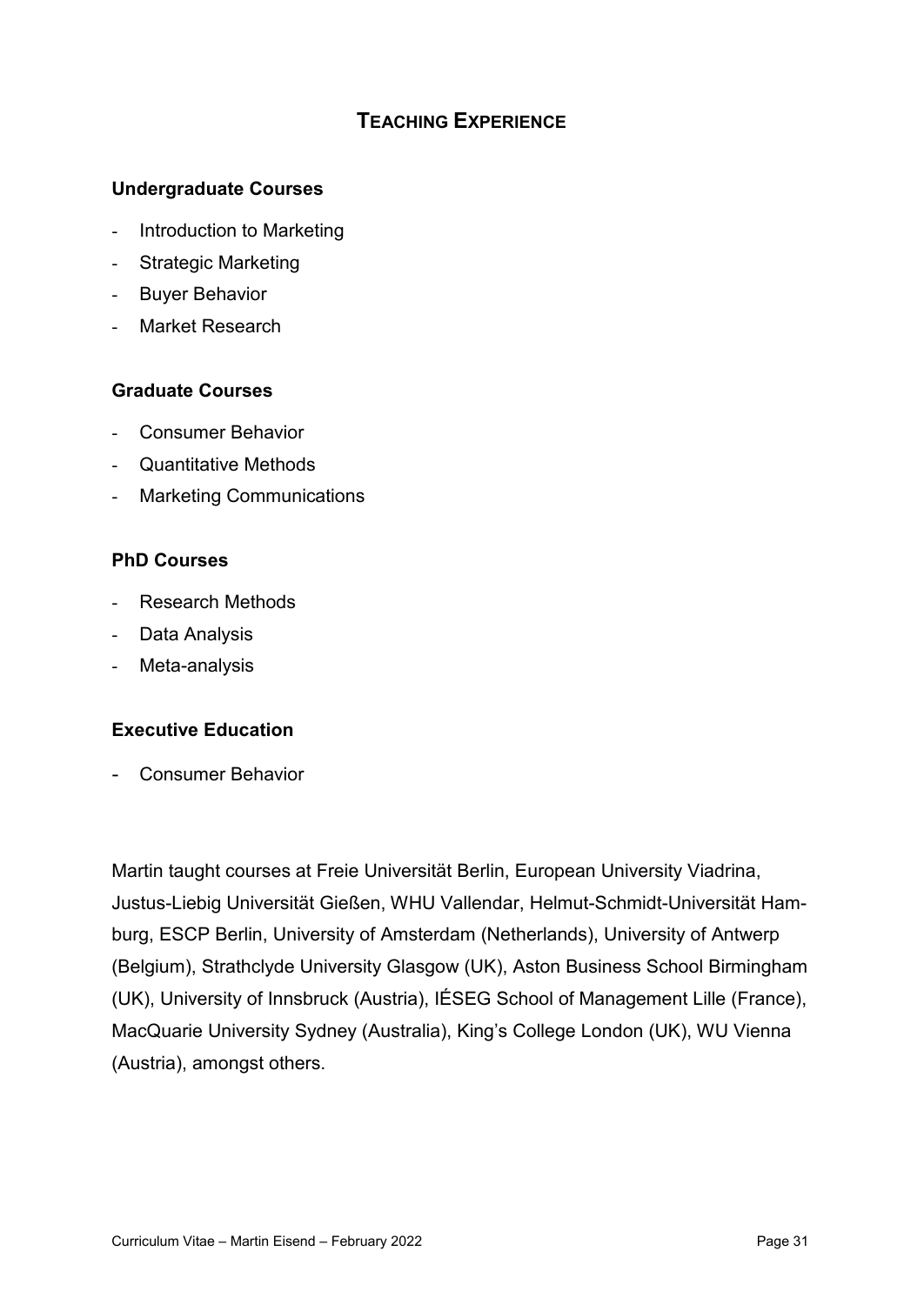## **MENTORING**

## <span id="page-34-0"></span>**Ongoing PhD projects (as primary supervisor)**

- Sofiia Kanevska: "Gender Roles in Online Advertising"
- Dominika Niewiadomska: "Personalization in Advertising"
- Joseph Riley: "Humor in Advertising"

## **Finalized PhD projects (as primary supervisor)**

- 2021, Lachezar Ivanov: "An Evolutionary Perspective on Advertising Phenomena" – now running a consulting firm
- 2021, Miriam Lohrmann: "Die kognitive Legitimität aus Kundensicht im Kontext neuer Unternehmen" – now marketing manager at RUD System GmbH
- 2021, Anna Rößner, "Advertising Effects of Religious Stereotypes" now postdoctoral researcher at European University Viadrina
- 2020, Katharina Höhne: "Managing Global Stakeholder Relationships: Local Adaptation vs. Standardization" – now working for the German Ministry of Economic Development
- 2018, Sadrac Cenophat: "Customer Relationship Vulnerability: A New Concept in Relationship Marketing" – now post-doc researcher at the University Gießen
- 2016, Erik Herrmann: "The Cultivation Effect of Social Network Site Use on Consumers' Brand Attitudes, Ethnic Diversity Perceptions and Attitudes" – now scientist at IHP
- 2015, Maren Kämmerer: "Demographic Diversity in Sales Teams, Team Performance and the Moderating Role of Service Climate" – now manager at KPMG
- 2015, Ruziye Oruc: "The Effects of Product Scarcity on Consumer Behavior: A Meta-Analysis" – now market researcher
- 2014, Silke Knoll: "Marketing und Gesellschaft Studien zu gesellschaftsrelevanten Fragestellungen in der Marketingforschung" – now post-doc researcher at European University Viadrina
- 2014, Veith Wohlgemuth: "Microfoundations of Dynamic Capabilities: Employee Involvement, Managerial Trust, Control, and Routinization**"** – now professor at the University of Applied Sciences HTW Berlin